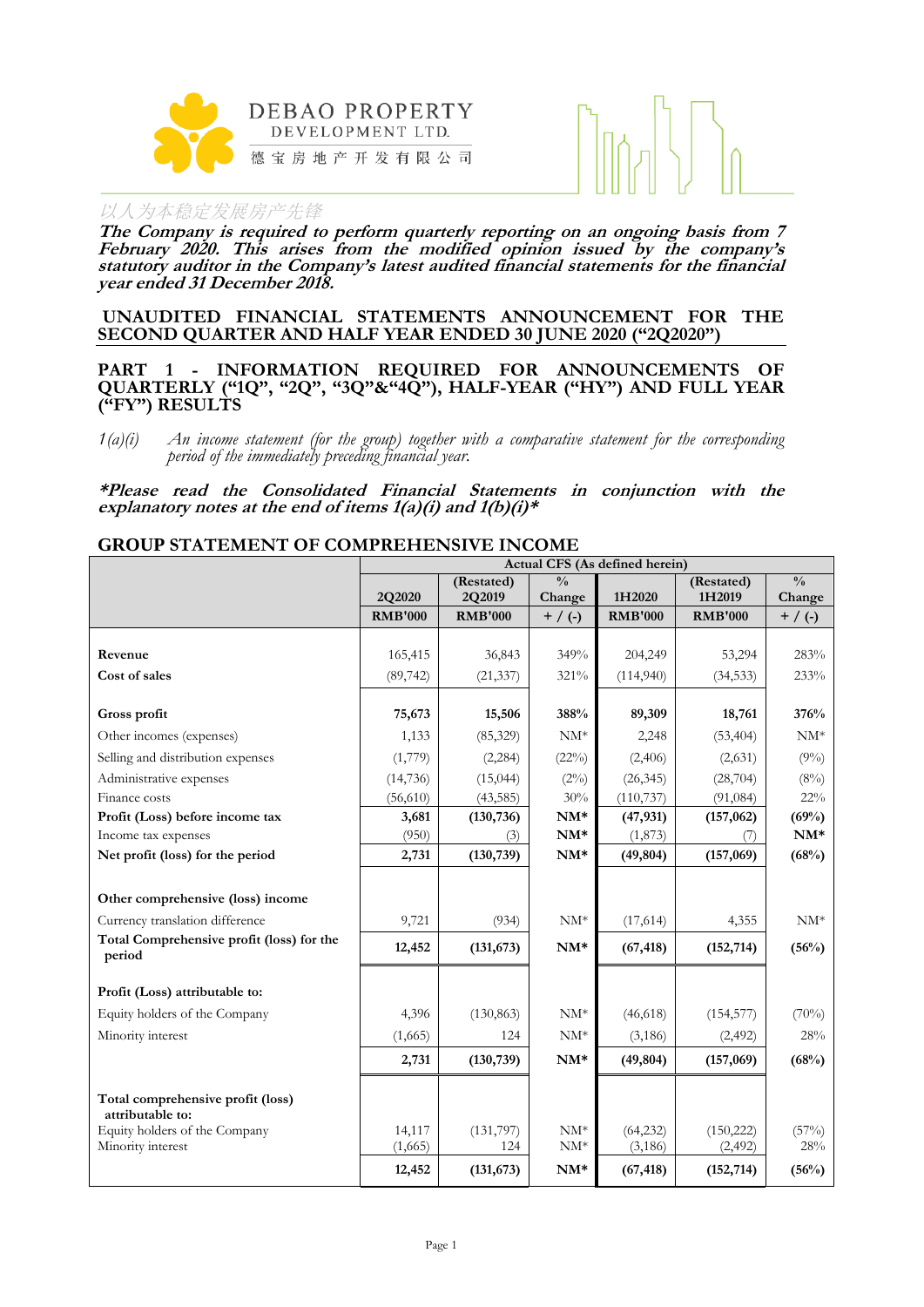



# In adopting Singapore Financial Reporting Standards (International) ("**SFRS(I)**") with effect from 1 January 2018, the Group is required to apply all of the specific transition requirements in SFRS(I) 1 First-time Adoption of SFRS(1). Under SFRS(I) 1, these financial statements are required to be prepared using accounting policies that comply with SFRS(I) effective as at 31 December 2018

NM = Not meaningful

#### *1(a)(ii) Profit before income tax is arrived at after charging/(crediting):*

|                      | <b>Actual Consolidated Statement of Comprehensive Income</b> |                      |           |                |                      |           |  |
|----------------------|--------------------------------------------------------------|----------------------|-----------|----------------|----------------------|-----------|--|
|                      | 2Q2020                                                       | (Restated)<br>2Q2019 | % Change  | 1H2020         | (Restated)<br>1H2019 | % Change  |  |
|                      | <b>RMB'000</b>                                               | <b>RMB'000</b>       | $+$ / (-) | <b>RMB'000</b> | <b>RMB'000</b>       | $+$ / (-) |  |
| Depreciation         | 558                                                          | 480                  | $16\%$    | 1,123          | 1,049                | $7\%$     |  |
| Interest expense     | 56,610                                                       | 43,585               | 30%       | 110,737        | 91,084               | $22\%$    |  |
| Interest income      | (205)                                                        | (340)                | $(40\%)$  | (422)          | (580)                | (27%)     |  |
| Exchange (gain)/loss | (9, 721)                                                     | 934                  | $NM^*$    | 17,614         | (4,355)              | $NM^*$    |  |

NM = Not meaningful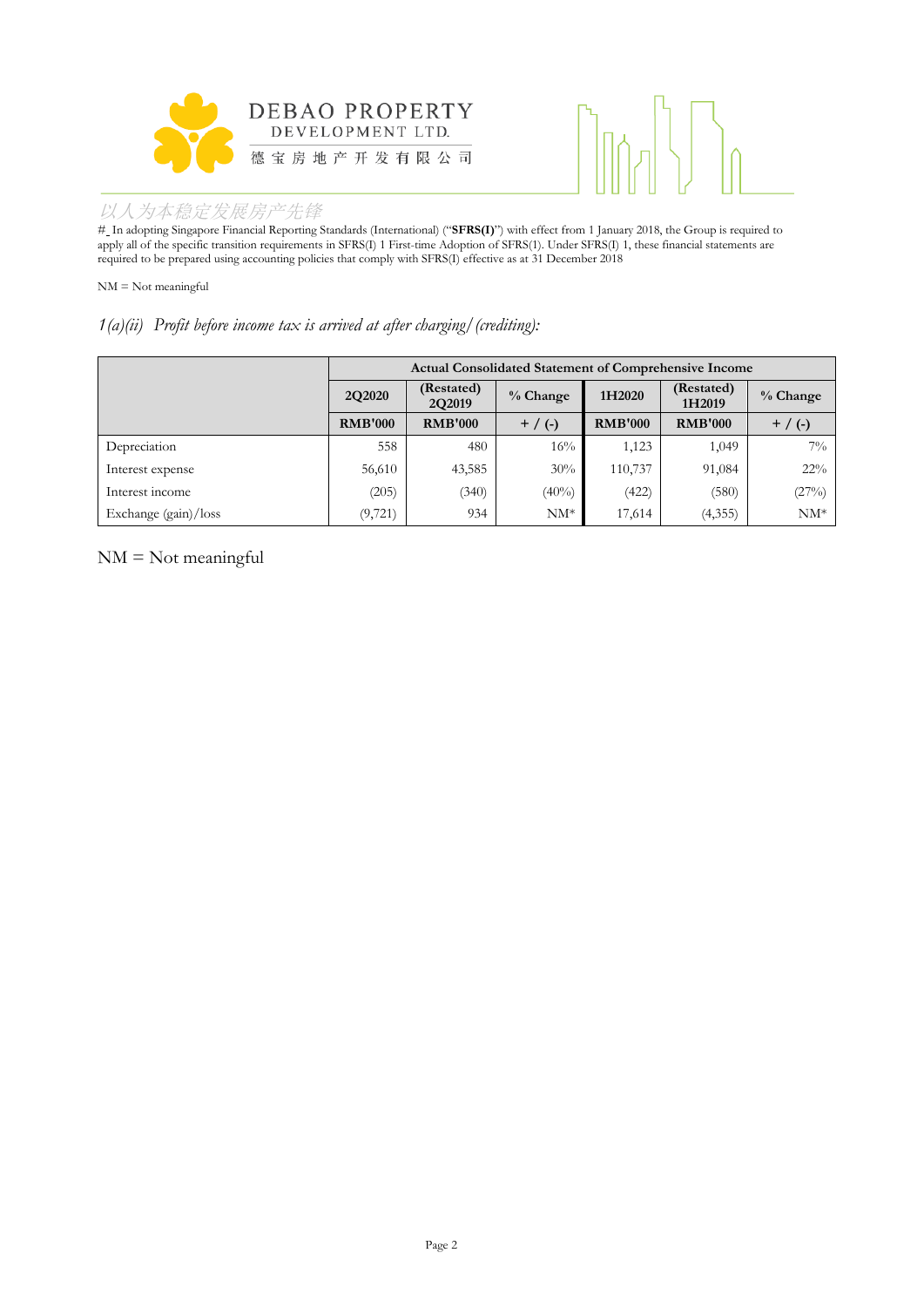



*1(b)(i) A balance sheet (for the issuer and group) together with a comparative statement as at the end of the immediately preceding financial year.*

# **STATEMENTS OF FINANCIAL POSITION**

|                                                      |                              | Group                        | Company                      |                              |
|------------------------------------------------------|------------------------------|------------------------------|------------------------------|------------------------------|
|                                                      | 30.06.2020<br><b>RMB'000</b> | 31.12.2019<br><b>RMB'000</b> | 30.06.2020<br><b>RMB'000</b> | 31.12.2019<br><b>RMB'000</b> |
| Assets                                               |                              |                              |                              |                              |
| <b>Current assets</b>                                |                              |                              |                              |                              |
| Cash and bank equivalents                            | 12,596                       | 15,897                       | 28                           | 30                           |
| Restricted cash and cash equivalents                 | 10,000                       | 20,000                       |                              |                              |
| Trade and other receivables                          | 676,957                      | 584,363                      | 948,730                      | 952,172                      |
| Contract assets                                      | 13,109                       | 5,424                        |                              |                              |
| Prepaid leases                                       | 3,415                        | 9,469                        |                              |                              |
| Inventories                                          | 500                          | 503                          |                              |                              |
| Property held for sale                               | 40,171                       | 41,343                       |                              |                              |
| Development properties                               | 944,315                      | 1,037,408                    |                              |                              |
| Disposal group assets classified as held-for-sale    | 176,616                      | 176,616                      |                              |                              |
| Total current assets                                 | 1,877,679                    | 1,891,023                    | 948,758                      | 952,202                      |
| <b>Non-current Assets</b>                            |                              |                              |                              |                              |
| Prepaid leases                                       | 2,682                        | 2,956                        |                              |                              |
| Property, plant and equipment                        | 22,403                       | 23,665                       |                              |                              |
| Investment properties                                | 2,120,650                    | 2,123,413                    |                              |                              |
| Investment in an associate                           | 45                           | 45                           |                              |                              |
| Trade and other receivables                          | 10,000                       | 10,000                       |                              |                              |
| Financial asset, FVOCI                               |                              |                              | $\ast$                       | $\ast$                       |
| Deferred tax assets                                  | 19,017                       | 19,017                       |                              |                              |
| Total non-current assets                             | 2,174,797                    | 2,179,096                    | $\ast$                       | $\ast$                       |
| Total assets                                         | 4,052,476                    | 4,070,119                    | 948,758                      | 952,202                      |
| Liabilities and shareholders' equity                 |                              |                              |                              |                              |
| <b>Current liabilities</b>                           |                              |                              |                              |                              |
| Bank and other loans                                 | 1,458,488                    | 1,470,077                    |                              |                              |
| Trade and other payables                             | 785,425                      | 755,787                      | 95,742                       | 94,905                       |
| Lease payables                                       | 32,817                       | 30,600                       |                              |                              |
| Contract liabilities                                 | 80,000                       | 80,000                       |                              |                              |
| Provisions                                           | 90,515                       | 90,515                       |                              |                              |
| Tax payables                                         | 104,912                      | 101,360                      | 34,550                       | 35,265                       |
| Liabilities directly associated with disposal assets |                              |                              |                              |                              |
| classified as held-for-sale                          | 174,616                      | 174,616                      |                              |                              |
| Total current liabilities                            | 2,726,773                    | 2,702,955                    | 130,292                      | 130,170                      |
|                                                      |                              |                              |                              |                              |
| <b>Non-current liabilities</b>                       |                              |                              |                              |                              |
| Bank and other loans                                 | 362,076                      | 334,919                      |                              |                              |
| Long term payables                                   | 156,645                      | 157,845                      |                              |                              |
| Deferred tax liabilities                             | 264,709                      | 264,709                      |                              |                              |
| Total non-current liabilities                        | 783,430                      | 757,473                      |                              |                              |
| Shareholders' equity                                 | 542,273                      | 609,691                      | 818,466                      | 822,032                      |
| Total liabilities and Shareholders' equity           | 4,052,476                    | 4,070,119                    | 948,758                      | 952,202                      |

\* Less than RMB 1,000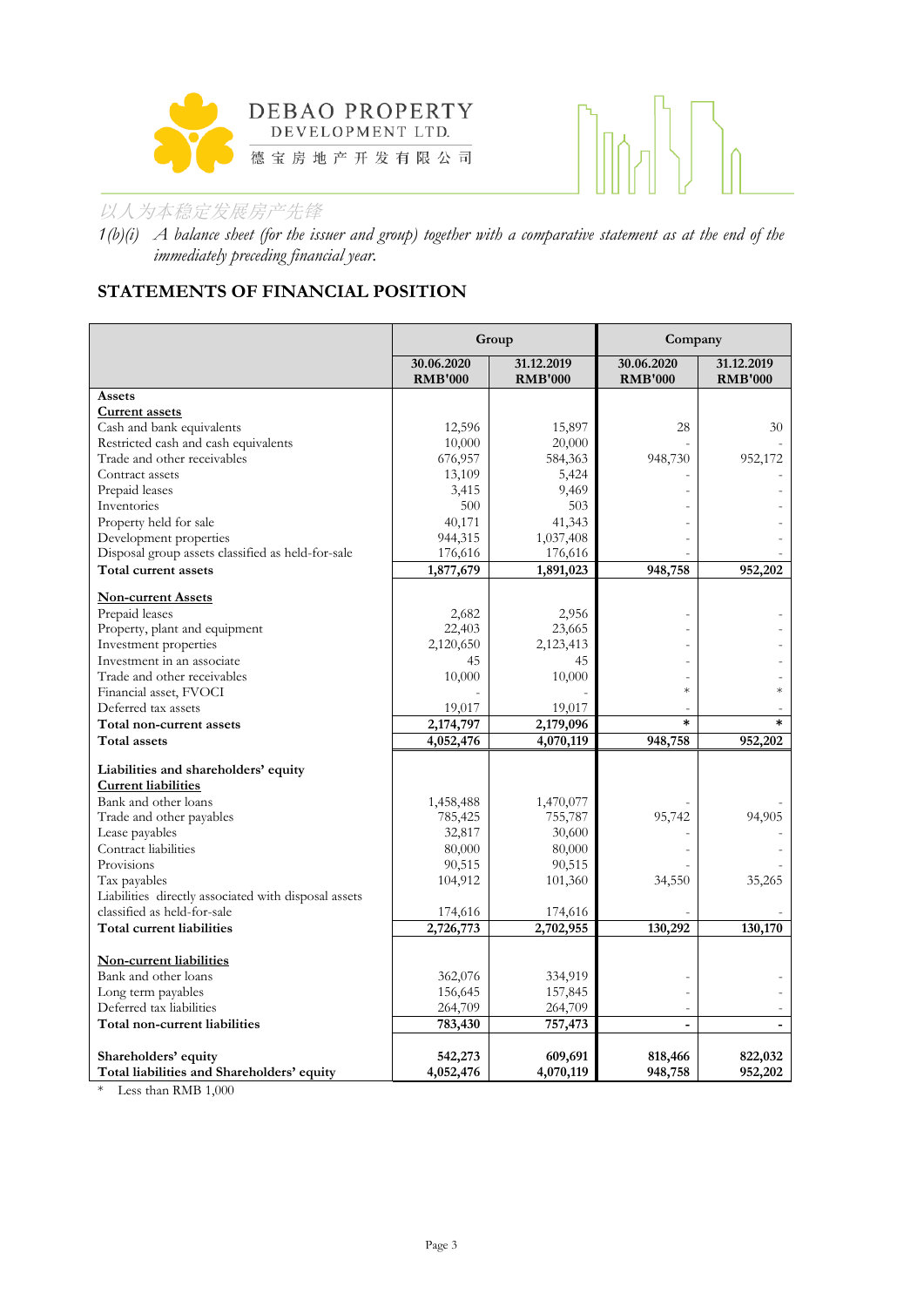



*1(b)(i) A balance sheet (for the issuer and group) together with a comparative statement as at the end of the immediately preceding financial year (continued).*

#### Explanatory Notes:

As announced on SGXNet on 21 April 2020, at the advice of the Company's auditors, the Company will cease to publish the proforma financial statements to illustrate what the current year/period's results will be like if common control was applied to the acquisitions during listing. Please refer to the SGX announcement for further details.

#### *1(b)(ii) Aggregate amount of group's borrowings and debt securities*

|                                                     | <b>Group CFS</b> |                |  |
|-----------------------------------------------------|------------------|----------------|--|
|                                                     | 30.06.2020       | 31.12.2019     |  |
|                                                     | <b>RMB'000</b>   | <b>RMB'000</b> |  |
| Amount repayable in one year or less, or on demand: |                  |                |  |
| Secured                                             | 1,458,488        | 1,470,077      |  |
| Sub-total (1)                                       | 1,458,488        | 1,470,077      |  |
|                                                     |                  |                |  |
| Amount repayable after one year:                    |                  |                |  |
| Secured                                             | 362,076          | 334,919        |  |
| Sub-total $(2)$                                     | 362,076          | 334,919        |  |
|                                                     |                  |                |  |
| Total debt $(1)+(2)$                                | 1,820,564        | 1,804,996      |  |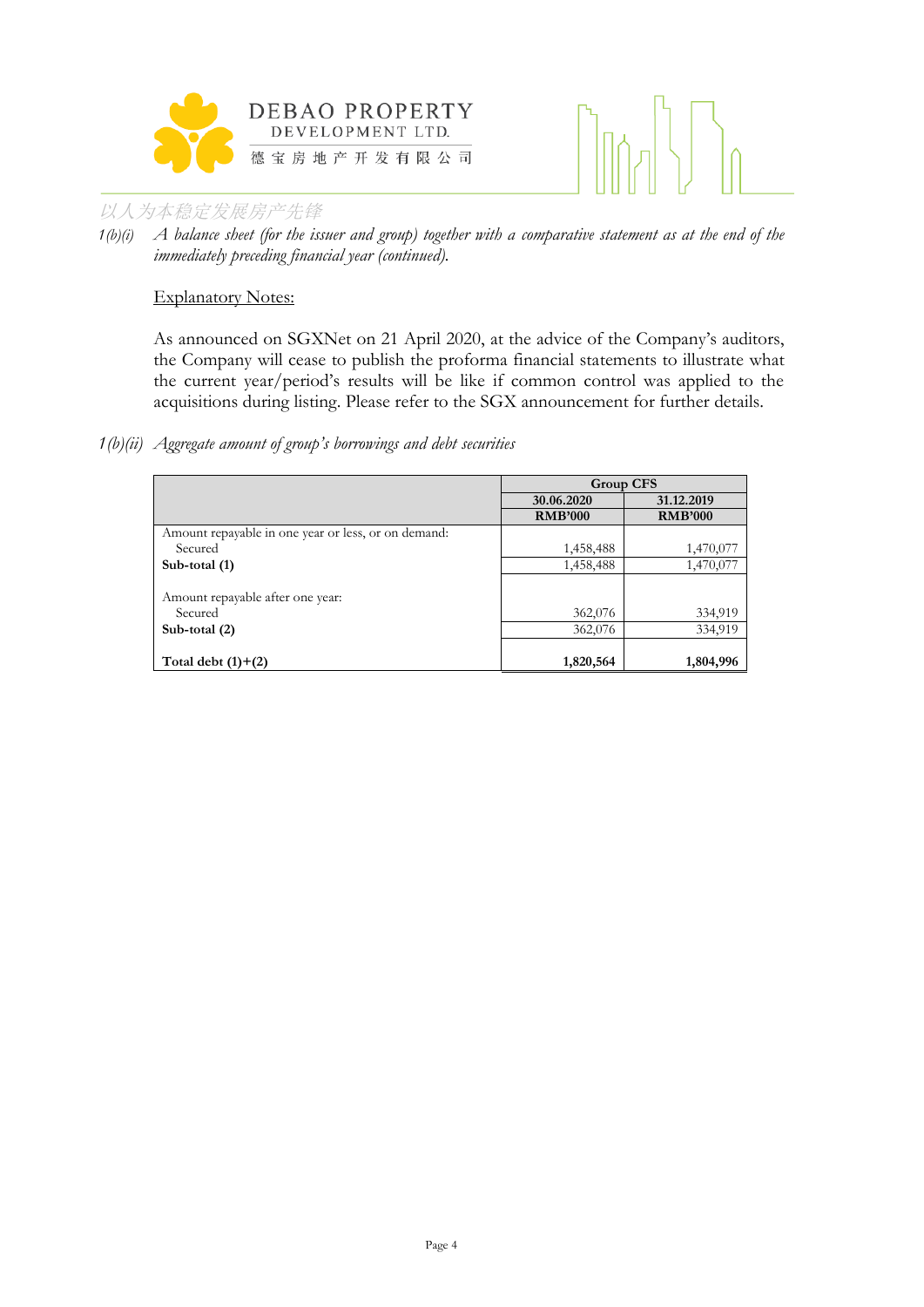



以人为本稳定发展房产先锋 *1(b)(ii) Aggregate amount of group's borrowings and debt securities (continued)*

The following loans are still outstanding:

# **(a) Bank loans**

- 1. Loans from a lender amounting to RMB 33,500,000 (2019: RMB 43,000,000) with effective interest rates from  $5\%$  to  $8.5\%$  (2019:  $5\%$  to  $8.5\%$ ) per annum, are secured by property, plant and equipment and investment properties, restricted cash and cash equivalents and repayable in 2020.
- 2. Loans from a lender amounting to RMB 35,000,000 (2019: Nil) with an effective interest rate at 5% (2019: Nli) per annum, are secured by investment properties and repayable in 2022.
- 3. Loans from a lender amounting to RMB 375,000 (2019: 625,000) with an effective interest rate at 9.55% (2019:9.55%) per annum, were unsecured and repayable in 2021.
- 4. Loans from a lender amounting to RMB 339,771,000 (2019: RMB 343,080,000) with effective interest rates from 6.86% to 7.35% (2019: 6.86% to 7.35%) per annum, are secured by a shareholder of the Group and its subsidiaries, land use rights of the Group, property, plant and equipment and investment properties and repayable in 2032 to 2036.
- 5. Loans from a lender amounting to RMB 15,000,000 (2019: RMB 15,000,000) with effective interest rates from  $4.35\%$  to  $5.5\%$  (2019:  $4.35\%$  to  $5.5\%$ ) per annum, are secured by investment properties and repayable in 2020.

# **(b) Other loans**

- 1. Loans from a lender amounting to RMB 1,060,271,000 (2019: RMB 1,046,505,000) with an effective interest rate 13.00% (2019: 11.00% to 13.00%) per annum and are secured by a shareholder of the Group and its subsidiaries, properties held for sale, development properties, land use rights of the Group and investment properties and repayable in 2020.
- 2. A loan from a lender amounting to RMB 41,050,000 (2019: RMB 40,339,000) is interest free, unsecured and repayable on demand.
- 3. To support the Group's operating cash flows requirements, the Group obtained loans from individuals and other non-financial institutions amounting to RMB 105,000,000. These loans bore average annual interest rates from 21.6% to 33.6%, secured either by a guarantee given by a subsidiary, secured over properties held for sale, land use rights or investment properties of the Group. These loans are repayable within the next twelve months.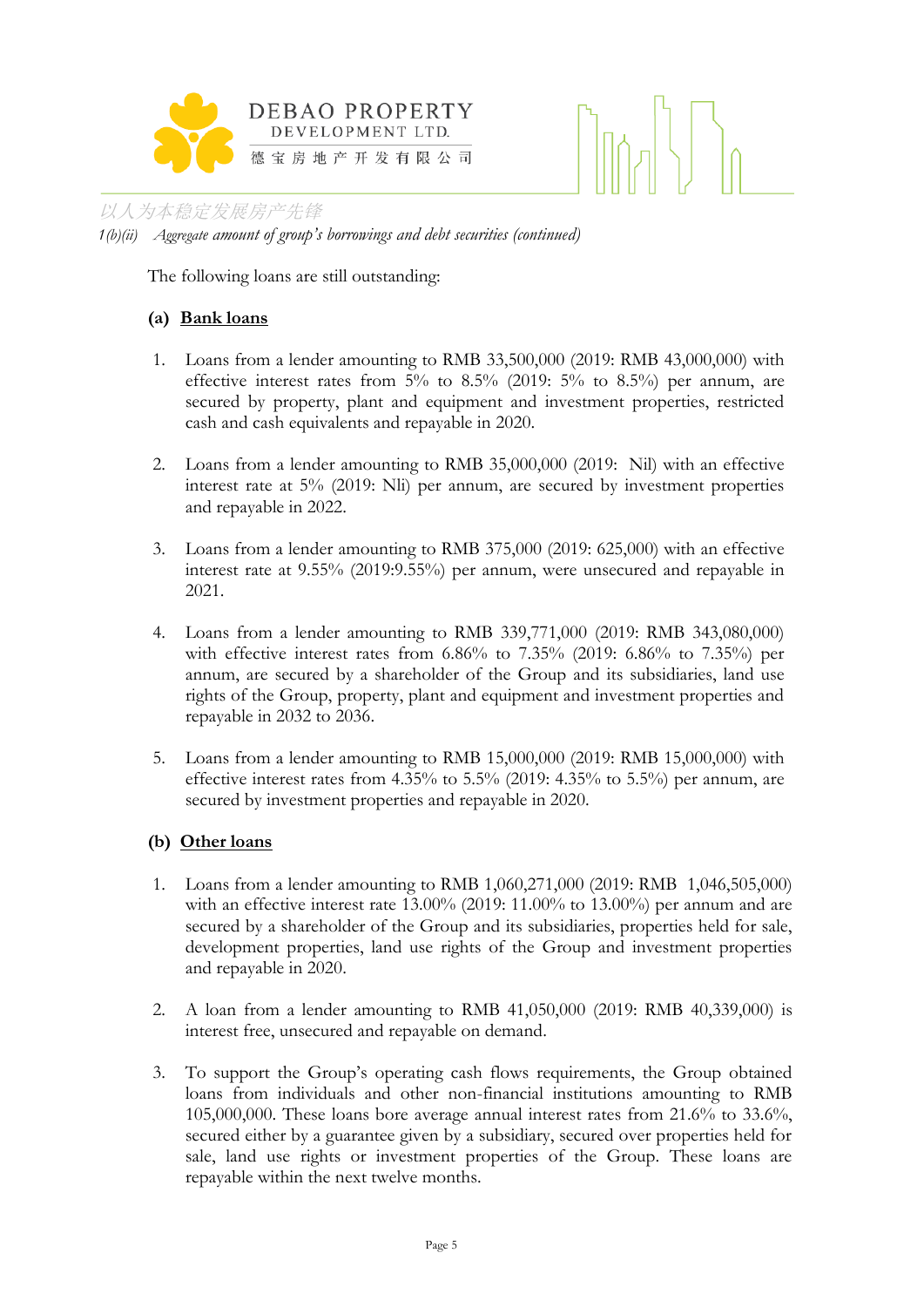



The following loans are still outstanding:

#### **(b) Other loans**

4. Loans from a lender amounting to RMB 190,597,000 (2019: RMB 190,597,000) with interest rates from 15% to 20% (2019: 15% to 20%) per annum, are secured by the shares of our subsidiaries.

The Company is aware of the lower interest rate environment globally and management will take the opportunity to re-negotiate for a lower interest rate with lenders, wherever possible, to lower the Company's effective cost of debt.

*<sup>1(</sup>b)(ii) Aggregate amount of group's borrowings and debt securities (continued)*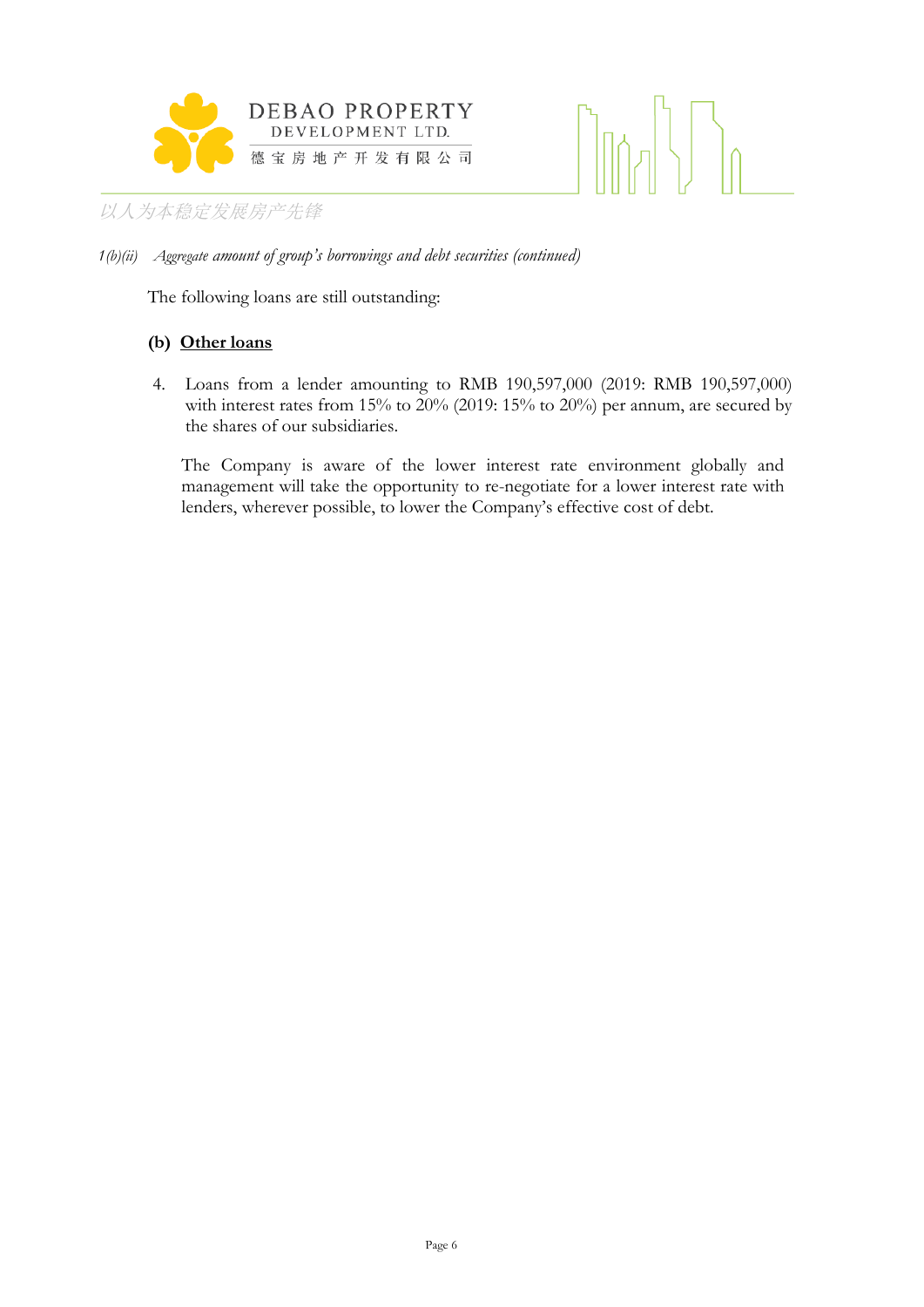



*1(c) A cash flow statement (for the group), together with a comparative statement for the corresponding period for the immediately preceding financial year.*

|                                                                 | Group CFS      |                      |                |                      |  |
|-----------------------------------------------------------------|----------------|----------------------|----------------|----------------------|--|
|                                                                 | 2Q2020         | (Restated)<br>2Q2019 | 1H2020         | (Restated)<br>1H2019 |  |
|                                                                 | <b>RMB'000</b> | <b>RMB'000</b>       | <b>RMB'000</b> | <b>RMB'000</b>       |  |
| Cash flows from operating activities                            |                |                      |                |                      |  |
| Profit (Loss) after tax                                         | 2,731          | (130, 739)           | (49, 804)      | (157,069)            |  |
| Adjustments for:                                                |                |                      |                |                      |  |
| Income tax expenses                                             | 950            | 3                    | 1,873          |                      |  |
| Depreciation and amortization                                   | 558            | 480                  | 1,123          | 1,049                |  |
| Interest expense                                                | 56,610         | 43,585               | 110,737        | 91,084               |  |
| Interest income                                                 | (205)          | (340)                | (422)          | (580)                |  |
| Unrealized exchange gain (loss)                                 | 9,721          | (934)                | (17,614)       | 4,355                |  |
| Operating profit (loss) before working capital changes          | 70,365         | (87, 945)            | 45,893         | (61, 154)            |  |
| Trade and other receivables                                     | (69, 415)      | (23,807)             | (86,266)       | 54,951               |  |
| Contract assets                                                 | (7, 877)       | 1,023                | (7,685)        | 933                  |  |
| Inventories                                                     | 3              | (17)                 | 3              | (19)                 |  |
| Development properties                                          | 76,858         | 120,097              | 93,093         | 87,042               |  |
| Properties held for sales                                       | 332            | 131                  | 1,172          | 311                  |  |
| Trade and other payables                                        | (3, 175)       | 31,812               | 28,438         | 19,382               |  |
| Net cash generated from operations                              | 67,091         | 41,294               | 74,648         | 101,446              |  |
| Interest paid                                                   | (56,610)       | (43, 585)            | (110, 737)     | (91,084)             |  |
| Interest received                                               | 205            | 340                  | 422            | 580                  |  |
| Income taxes paid                                               | 1,428          | 745                  | 1,679          |                      |  |
| Net cash generated from (used in) operating activities          | 12,114         | (1,206)              | (33,988)       | 10,942               |  |
| Cash flows from investing activities                            |                |                      |                |                      |  |
| Proceeds from disposal of properties, plant and equipment, net  | 32             |                      | 139            | 21                   |  |
| Decrease (increase) in investment property                      | 2,815          | (59)                 | 2,763          | 397                  |  |
| Proceeds from (Increase in) disposal group assets classified as |                |                      |                |                      |  |
| held-for-sale                                                   |                | (2,000)              |                | 4,000                |  |
| Proceeds from disposal of financial assets, FVOCI               |                |                      |                | 1,300                |  |
| Net cash (used in) generated by investing activities            | 2,847          | (2,059)              | 2,902          | 5,718                |  |
| Cash flows from financing activities                            |                |                      |                |                      |  |
| Decrease (increase) in fixed deposits restricted cash           |                | 64                   | 10,000         | (10, 124)            |  |
| Lease payables                                                  | 245            | (2,000)              | 2,217          | (3,600)              |  |
| (Repayment) Drawing of bank loans and other loans, net          | (14, 034)      | 64,239               | 15,568         | 45,792               |  |
| Net cash generated from (used in) financing activities          | (13,789)       | 62,303               | 27,785         | 32,068               |  |
|                                                                 |                |                      |                |                      |  |
| Net (decrease) increase in cash and cash equivalents            | 1,172          | 59,038               | (3,301)        | 48,728               |  |
| Cash and cash equivalents at the beginning of the periods       | 11,424         | 7,215                | 15,897         | 17,525               |  |
| Cash and cash equivalents at the end of the periods             | 12,596         | 66,253               | 12,596         | 66,253               |  |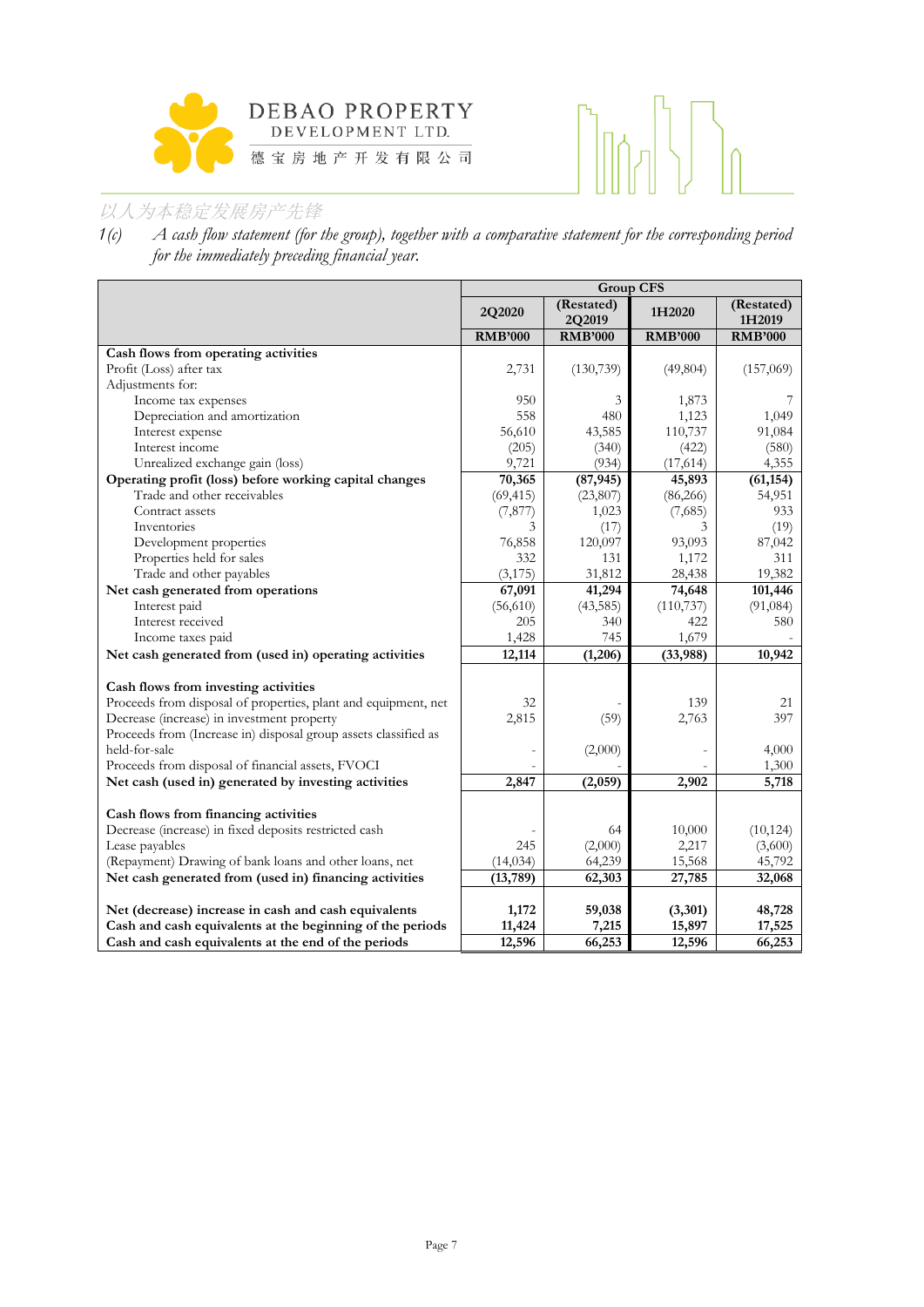



*1(d)(i) A statement (for the issuer and group) showing either (i) all changes in equity or (ii) changes in equity other than those arising from capitalisation issues and distributions to shareholders, together with a comparative statement for the corresponding period of the immediately preceding financial year.*

|                                                     |                           | Group CFS                  |                           |                           |                           |                           |                           |                             |                         |
|-----------------------------------------------------|---------------------------|----------------------------|---------------------------|---------------------------|---------------------------|---------------------------|---------------------------|-----------------------------|-------------------------|
|                                                     |                           |                            |                           |                           |                           |                           | Attributable to           |                             |                         |
|                                                     |                           |                            |                           |                           |                           |                           | equity holders            | Non-                        |                         |
|                                                     | Share                     | Retained                   | Translation               | <b>Statutory</b>          | Capital                   | Revaluation               | of the                    | Controlling                 |                         |
|                                                     | Capital<br><b>RMB'000</b> | Earnings<br><b>RMB'000</b> | Reserve<br><b>RMB'000</b> | Reserve<br><b>RMB'000</b> | Reserve<br><b>RMB'000</b> | Reserve<br><b>RMB'000</b> | Company<br><b>RMB'000</b> | Interests<br><b>RMB'000</b> | Total<br><b>RMB'000</b> |
| <b>Balance</b><br>2019<br>at 1<br>as<br>January     |                           |                            |                           |                           |                           |                           |                           |                             |                         |
| (restated)                                          | 909,831                   | (160, 562)                 | (8,601)                   | 23,886                    | 86,726                    |                           | 851,280                   | (23, 465)                   | 827,815                 |
| Loss for the period                                 |                           | (154, 577)                 |                           |                           |                           |                           | (154, 577)                | (2, 492)                    | (157,069)               |
| Other comprehensive profit for the<br>period        |                           |                            | 4,355                     |                           |                           |                           | 4,355                     |                             | 4,355                   |
| Balance as at 30 June 2019 (restated)               | 909,831                   | (315, 139)                 | (4,246)                   | 23,886                    | 86,726                    |                           | 701,058                   | (25,957)                    | 675,101                 |
|                                                     |                           |                            |                           |                           |                           |                           |                           |                             |                         |
| Balance as at 1 January 2020<br>Loss for the period | 909,831                   | (366, 503)                 | (13, 787)                 | 23,886                    | 86,726                    |                           | 640,153                   | (30, 462)                   | 609,691                 |
|                                                     |                           | (46,618)                   |                           |                           |                           |                           | (46,618)                  | (3,186)                     | (49, 804)               |
| Other comprehensive loss for the<br>period          |                           | $\overline{\phantom{0}}$   | (17,614)                  |                           |                           |                           | (17,614)                  |                             | (17,614)                |
| Balance as at 30 June 2020                          | 909,831                   | (413, 121)                 | (31, 401)                 | 23,886                    | 86,726                    | $\overline{\phantom{0}}$  | 575,921                   | (33, 648)                   | 542,273                 |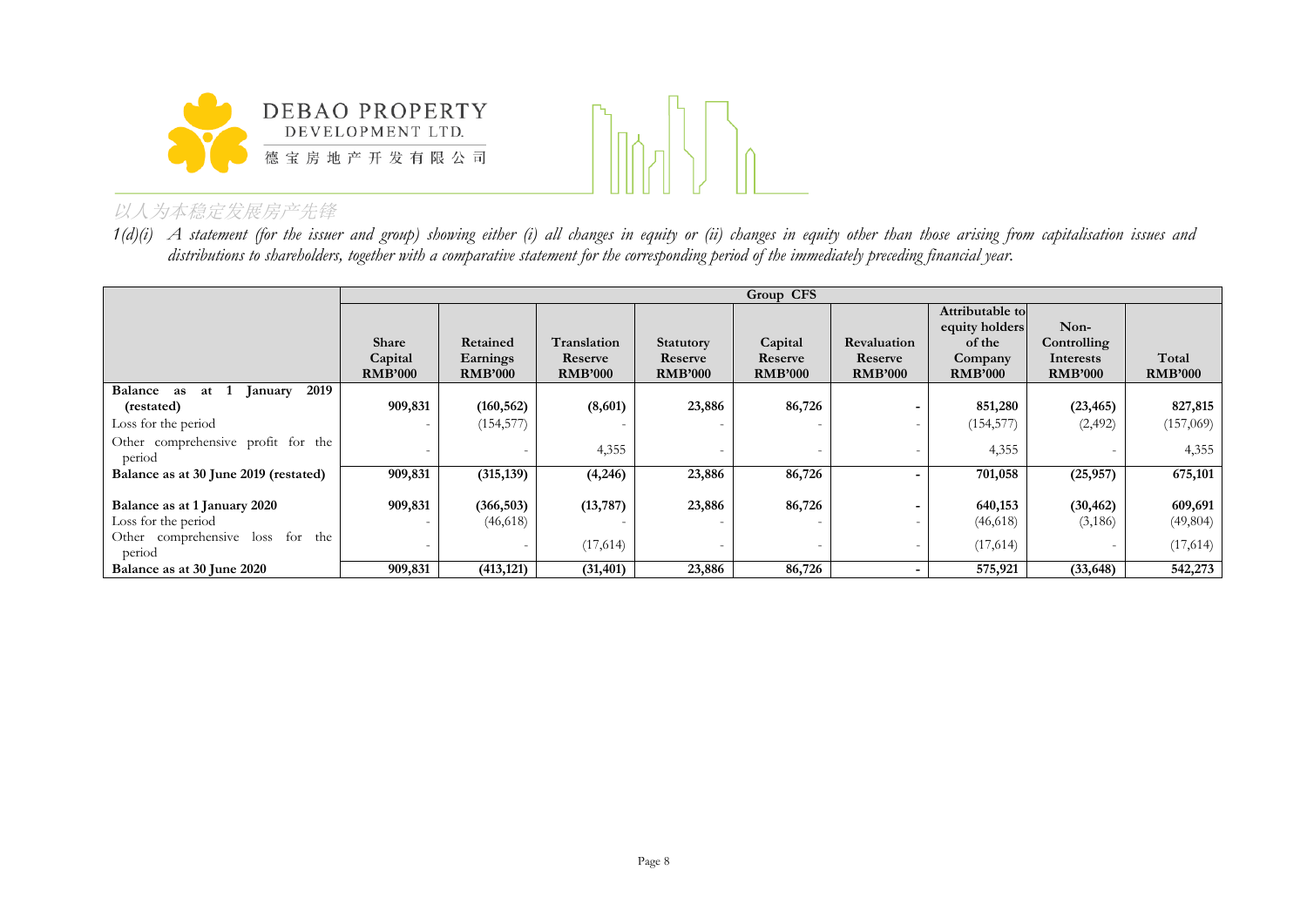



*1(d)(i) A statement (for the issuer and group) showing either (i) all changes in equity or (ii) changes in equity other than those arising from capitalisation issues and distributions to shareholders, together with a comparative statement for the corresponding period of the immediately preceding financial year (continued)*

|                                           | Company                  |                       |                        |                |  |  |
|-------------------------------------------|--------------------------|-----------------------|------------------------|----------------|--|--|
|                                           | Share capital            | Accumulated<br>losses | Translation<br>reserve | Total          |  |  |
|                                           | <b>RMB'000</b>           | <b>RMB'000</b>        | <b>RMB'000</b>         | <b>RMB'000</b> |  |  |
| Balance as at 1 January 2019 (restated)   | 909,831                  | (107, 641)            | 25,625                 | 827,815        |  |  |
| Total comprehensive (loss) profit for the |                          |                       |                        |                |  |  |
| period                                    | $\overline{\phantom{0}}$ | (9, 133)              | 6,151                  | (2,982)        |  |  |
| Balance as at 30 June 2019 (restated)     | 909,831                  | (116, 774)            | 31,776                 | 824,833        |  |  |
|                                           |                          |                       |                        |                |  |  |
| Balance as at 1 January 2020              | 909,831                  | (135,501)             | 47,702                 | 822,032        |  |  |
| Total comprehensive (loss) profit for the |                          |                       |                        |                |  |  |
| period                                    | $\equiv$                 | 13,002                | (16, 568)              | (3,566)        |  |  |
| Balance as at 31 March 2020               | 909,831                  | (122, 499)            | 31,134                 | 818,466        |  |  |

*1(d)(ii) Details of any changes in the company's share capital arising from rights issue, bonus issue, share buy*backs, exercise of share options or warrants, conversion of other issues of equity securities, issue of *shares for cash or as consideration for acquisition or for any other purpose since the end of the previous period reported on. State also the number of shares that may be issued on conversion of all the outstanding convertibles as at the end of the current financial period reported on and as at the end of the corresponding period of the immediately preceding financial year.*

Nil

*1(d)(iii) To show the total number of issued shares excluding treasury shares as at the end of the current financial period and at the end of the immediately preceding year.* 

There are no treasury shares as at 30 June 2020 and 31 December 2019 respectively.

Number of ordinary shares and share capital of our Company as at the balance sheet dates:

|                       | 30.06.2020   |         | 31.12.2019 |                |  |
|-----------------------|--------------|---------|------------|----------------|--|
|                       | No of shares | S\$'000 |            | <b>S\$'000</b> |  |
| Issued and fully paid | 74,999,688   | 143,750 | 74,999,688 | 143,750        |  |

*1(d)(iv) A statement showing all sales, transfers, disposal, cancellation and/or use of treasury shares as at the end of the current financial period reported on*.

Nil.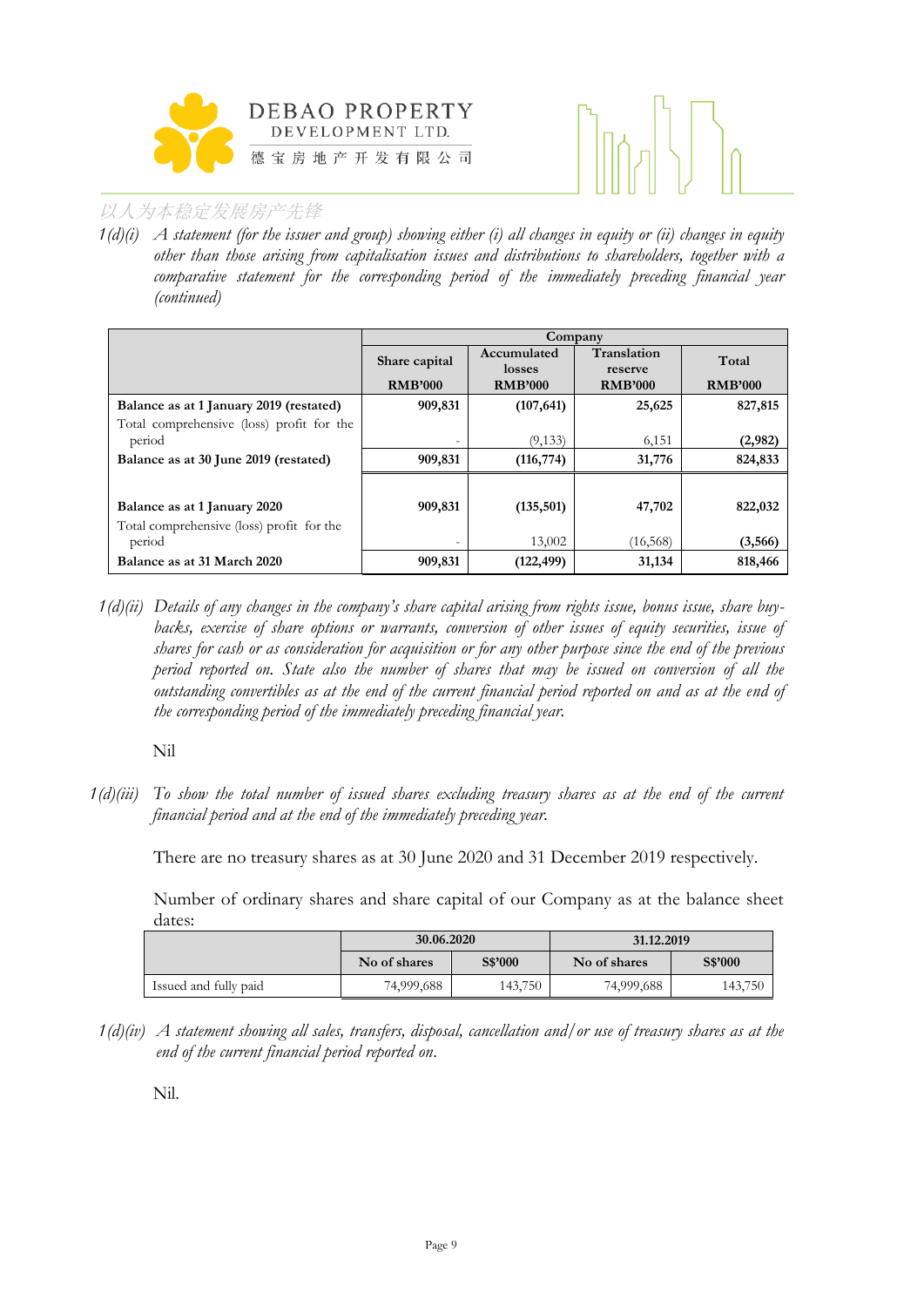



*2. Whether the figures have been audited or reviewed and in accordance with which auditing standard or practice.*

The figures have neither been audited nor reviewed by the Company's auditors.

*3. Where the figures have been audited or reviewed, the auditors' report (including any qualifications or emphasis of a matter).*

Not applicable.

- *3A Where the latest financial statements are subject to an adverse opinion, qualified opinion or disclaimer of opinion:-*
	- *(a) Updates on the efforts taken to resolve each outstanding audit issue.*
	- *(b) Confirmation from the Board that the impact of all outstanding audit issues on the financial statements have been adequately disclosed.*

*This is not required for any audit issue that a material uncertainty relating to going concern.* 

Reference is made to pages 33 to 37 of the FY2018 Annual Report. Other than the issue of material uncertainty relating to the going concern assumption, the disclaimer of opinion by the Company's independent auditors arose from the following six (6) issues:

(i) Opening balances

a) Legal matter – court's verdict on the act of bribery b) Payment to political party in Malaysia

- (ii) Land costs of Elite Starhill Sdn. Bhd.
- (iii) Divestment of Profit Consortium Sdn. Bhd.
- (iv) Poly Ritz Green (Malaysia) Sdn Bhd
- (v) Expected Credit Loss of Other Receivables of RM43,534,000 (RMB72,366,000)
- (vi) Non-receipt of bank confirmations
- (a) Updates on the efforts taken to resolve each outstanding audit issue.
- $(i)(a)$  Legal matter court's verdict on the act of bribery

 The details of the lawsuit in China has been fully disclosed to the Board and to the existing auditors. The former CEO has also stepped down from his position with effect from 19 April 2018. Management considers this issue resolved and this will not have any impact on the current or comparative figures for FY2019.

(i)(b) Payment to political party in Malaysia

Management considers this issue resolved and this will not have any impact on the current or comparative figures for FY2019.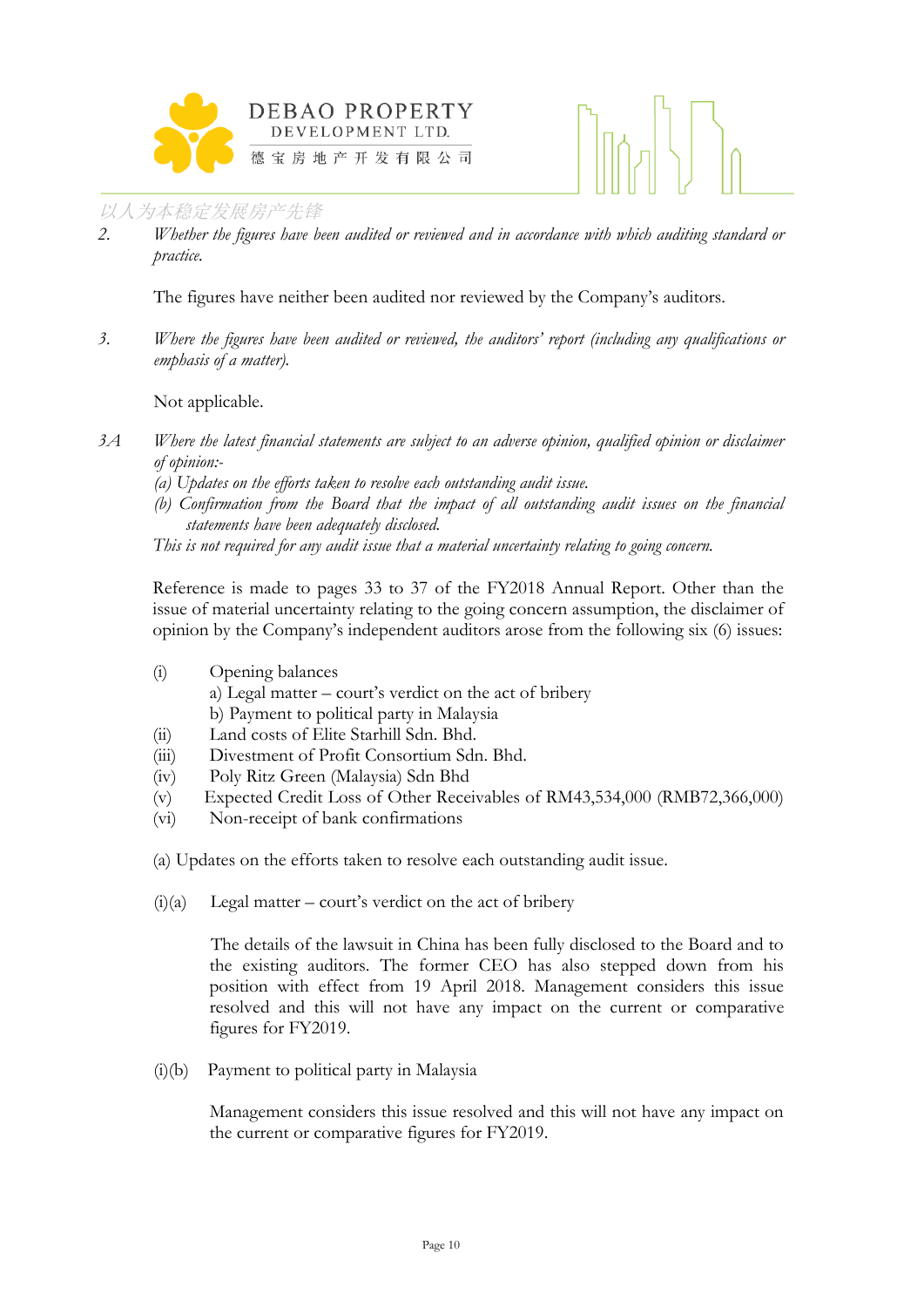



#### *3A Where the latest financial statements are subject to an adverse opinion, qualified opinion or disclaimer of opinion (continued):*

(ii) Land costs of Elite Starhill Sdn. Bhd. ("Elite Starhill")

The Land Purchase Agreement was signed on 26 June 2013 before the Company acquired Elite Starhill, as announced on 25 September 2015. The consideration amount was reached after extensive discussions between the seller and the buyer, where Debao Property Development (HK) Limited and Messrs Wong Siaw Puie and Koo Soon Khang entered into an arm's length transaction. The consideration amount takes into account the net tangible assets of Elite Starhill, together with the potential developments in the Imbi Land thereon. As part of the payments were settled through management staff who have since resigned, the auditors could not ascertain the purpose for the amounts paid and could not perform alternative audit procedures. Nonetheless, the land cost can be cross-checked with government records. The Group will arrange for such records to be provided to the auditors during the FY2019 audit, and will also arrange for a face-to face meeting(s) between the auditors and management staff who have resigned to assist the auditors in clarifying their queries, if any.

It is noted that the warning letter sent by the local authorities stipulating that the Company had not complied with noise level regulations caused during construction was addressed to the Company's subcontractor and not the Company. Construction has since resumed and the project commenced presales in November 2019.

(iii) Divestment of Profit Consortium Sdn. Bhd.

The auditors could not verify that the land cost and various other costs paid through related parties were solely for that particular purpose. The Group was unable to arrange for the related parties to meet with the auditors during their fieldwork. The Group will arrange for face-to-face meeting(s) between the auditors and management staff who have resigned to assist the auditors to confirm the nature of payments. Also, we will arrange for a search of public records to provide evidence on the amount paid.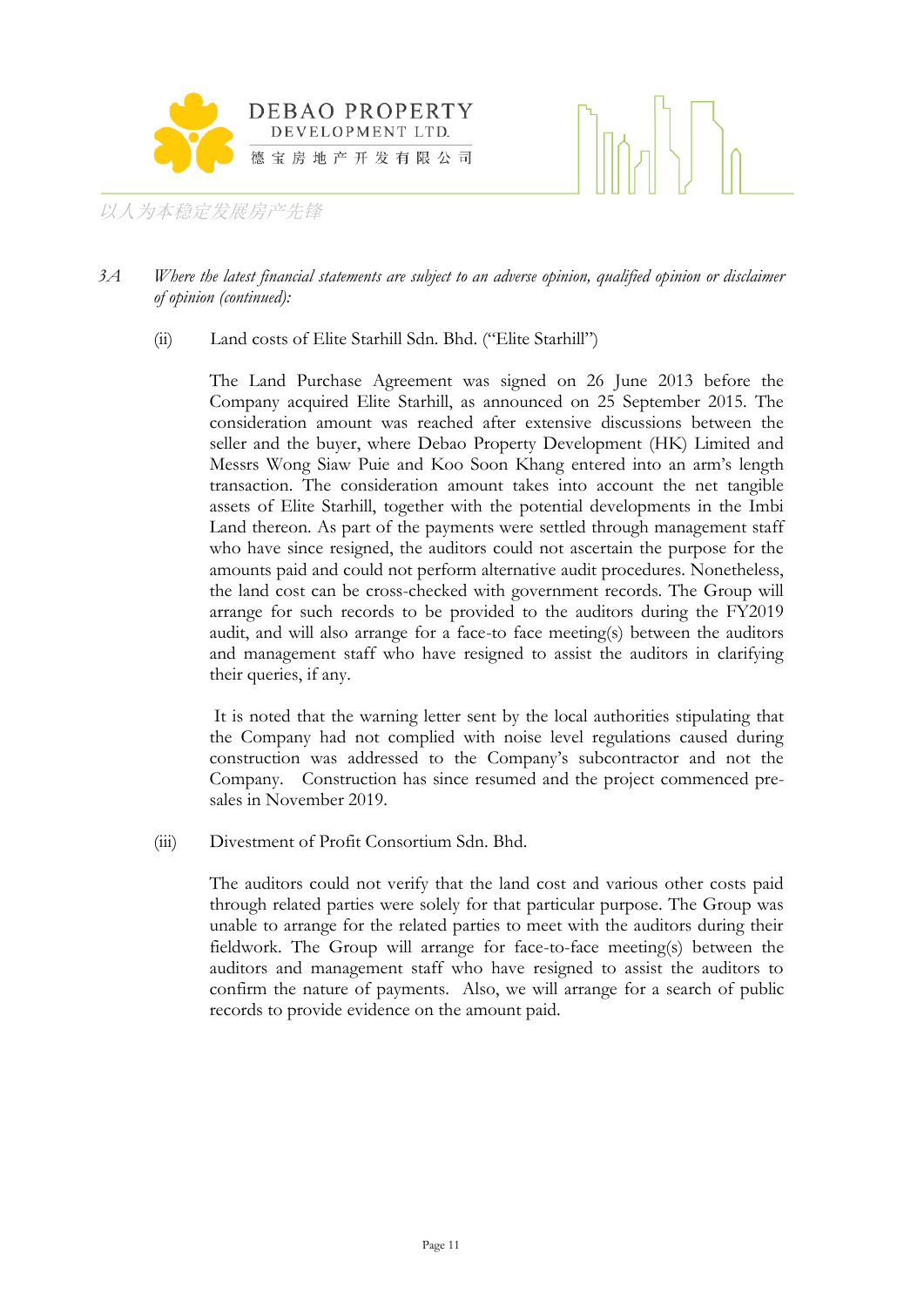



### *3A Where the latest financial statements are subject to an adverse opinion, qualified opinion or disclaimer of opinion (continued):*

(iv) Poly Ritz Green (Malaysia) Sdn Bhd

Due to insufficient audit evidence, the independent auditors could not verify that the payments to the Group through related parties were solely for the agreed purpose. This was because the Group was unable to arrange for the related parties to meet with the auditors during the fieldwork. The Group will arrange for the related parties to meet with the auditors during the next audit fieldwork.

(v) Expected Credit Loss of Other Receivables of RM43,534,000 (RMB72,366,000)

The Company will work diligently with the independent auditors to appropriately account for its expected credit risk losses provisions for the upcoming audit for FY2019.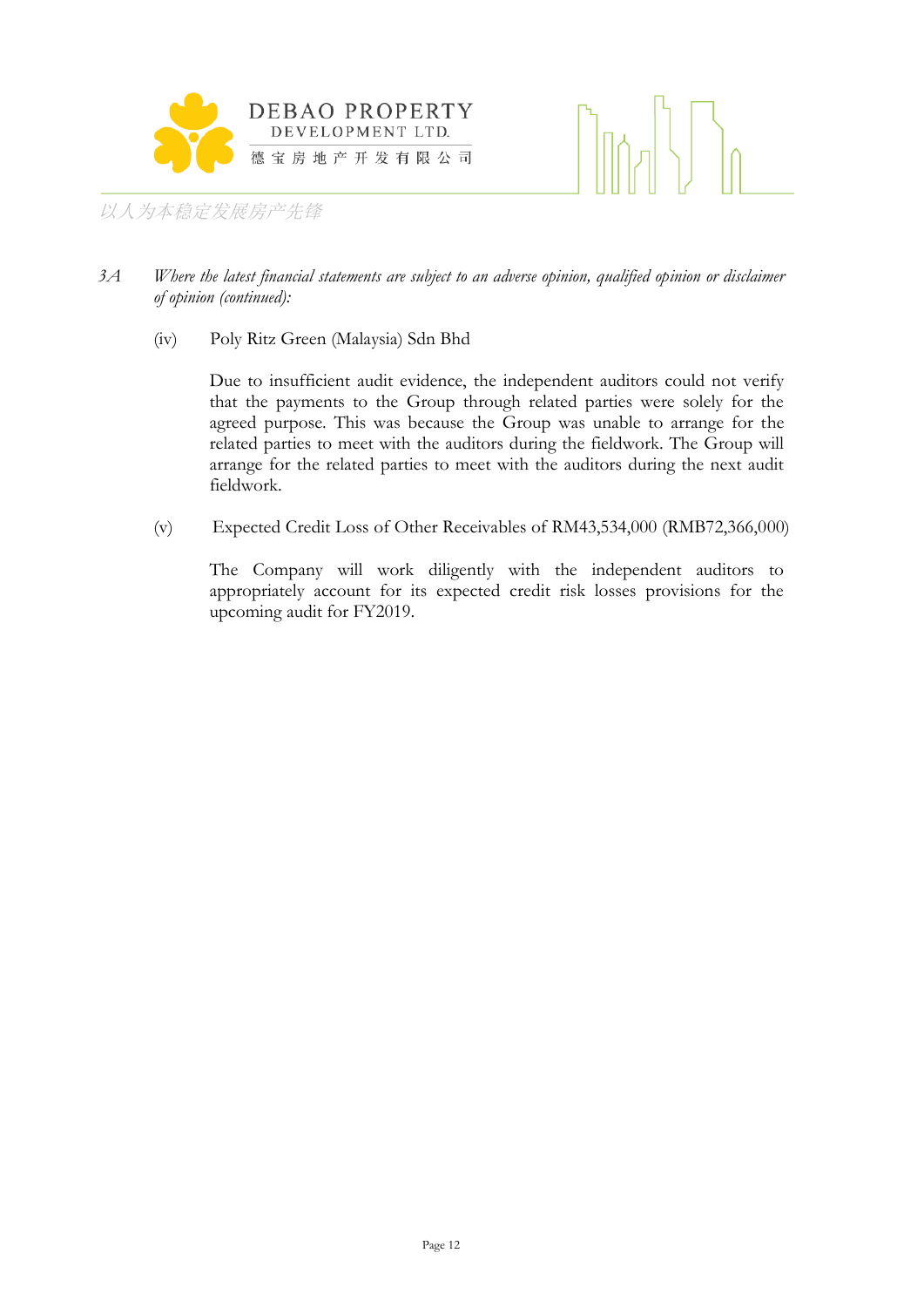

- *3A Where the latest financial statements are subject to an adverse opinion, qualified opinion or disclaimer of opinion (continued):*
	- (vi) Non-receipt of bank confirmations

The Group had received 82% of the bank confirmations (by value) required by the independent auditors at the date of the audit report. The independent auditors required receipt of confirmation from all the banks to ascertain the carrying value and completeness of the bank balances, loan balances and any other banking arrangements which are required for disclosure for the financial year ended 31 December 2018. Management will place more attention on this audit procedure for the upcoming audit for FY2019. The Group has also urged the independent auditors to send out bank confirmations early in order to receive a timely response.

*(c) Confirmation from the Board that the impact of all outstanding audit issues on the financial statements have been adequately disclosed.* 

The Board confirms that the impact of all outstanding audit issues on the financial statements have been adequately disclosed in these financial statements.

The FY2019 audit is currently in progress. The Company will update shareholders when the audit is completed.

*4. Whether the same accounting policies and methods of computation as in the issuer's most recently audited annual financial statements have been applied.*

The Group has applied the same accounting policies and methods of computation in the financial statements for the current period as compared with those used in the audited financial statements for the financial year ended 31 December 2018.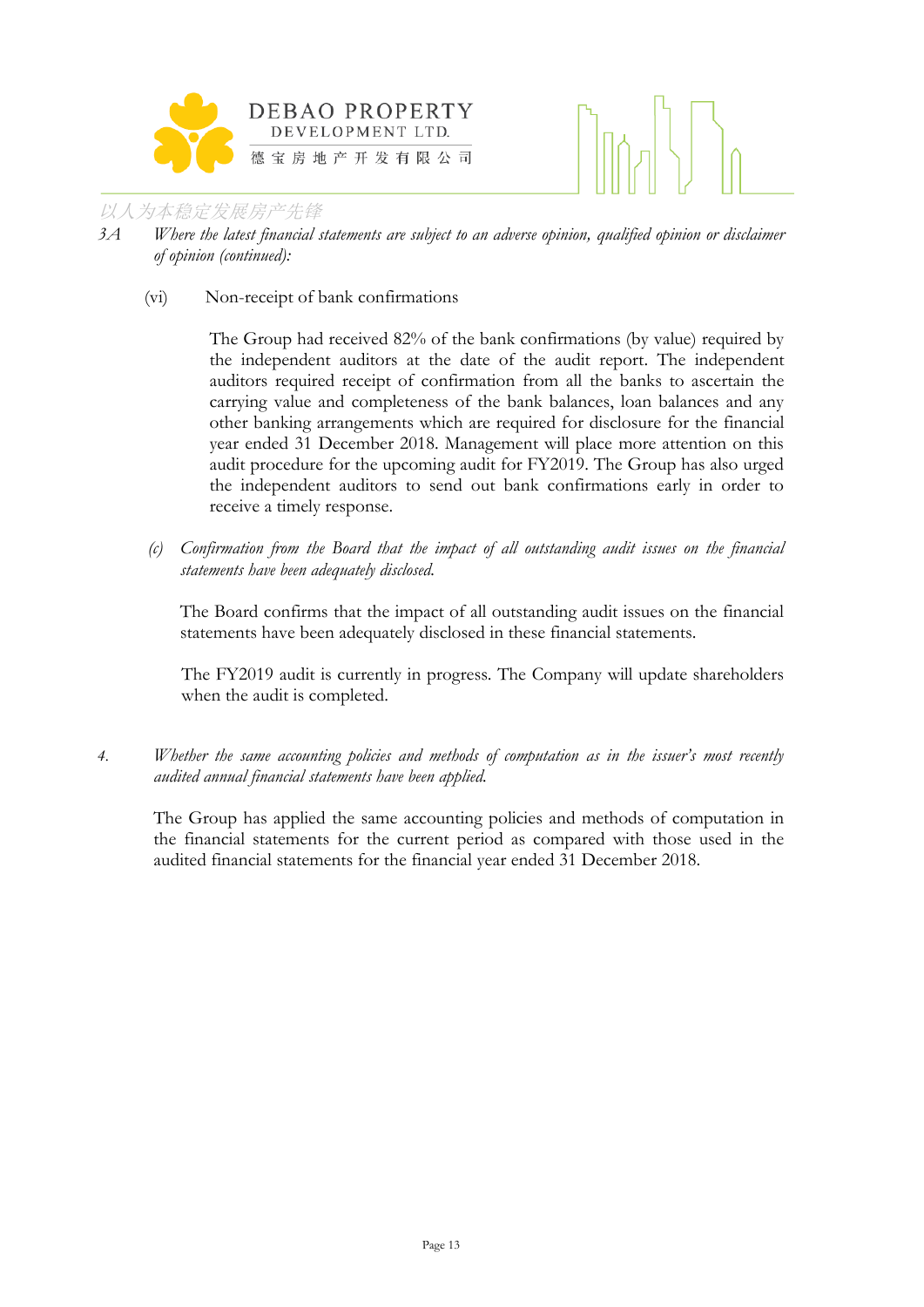



*5. If there are any changes in the accounting policies and methods of computation, including any required by an accounting standard, what has changed, as well as the reasons for, and the effect of, the change.*

The Group and Company have adopted the new and revised SFRS(I) applicable for the financial year beginning 1 January 2019. The impact of adopting the following SFRS(I) which is effective for financial year beginning 1 January 2019, is detailed as follows:

SFRS(I) 16 – Leases

The Group and Company adopted SFRS(I) 16 and elected modified retrospective method where the lease liability was measured at the present value of the remaining lease payments discounted using the incremental borrowing rate at the date of initial application. The Company adopted to measure the right-of-use assets at an amount equal to the lease liability, adjusted by the amount of any prepaid or accrued lease payment relating to that lease recognized in the balance sheet as at 1 January 2019. In addition, the Group elected the following practical expedients:

- i) not to reassess whether a contract is, or contain a lease at the date of initial application and to apply SFRS(I) 16 to all contracts that were previously identified as leases
- ii) to apply the exemption not to recognize right-of-use assets and lease liabilities to lease for which the lease term ends within 12 months as of 1 January 2019
- iii) to apply a single discount rate to a portfolio of leases with reasonably similar characteristics

# **Summary of impact: RMB(million)** Non-current assets Right-of-use assets Non-current liabilities Lease liabilities Current liabilities Lease liabilities

The FY2019 audit is currently in progress. The Company will update shareholders when the audit is completed.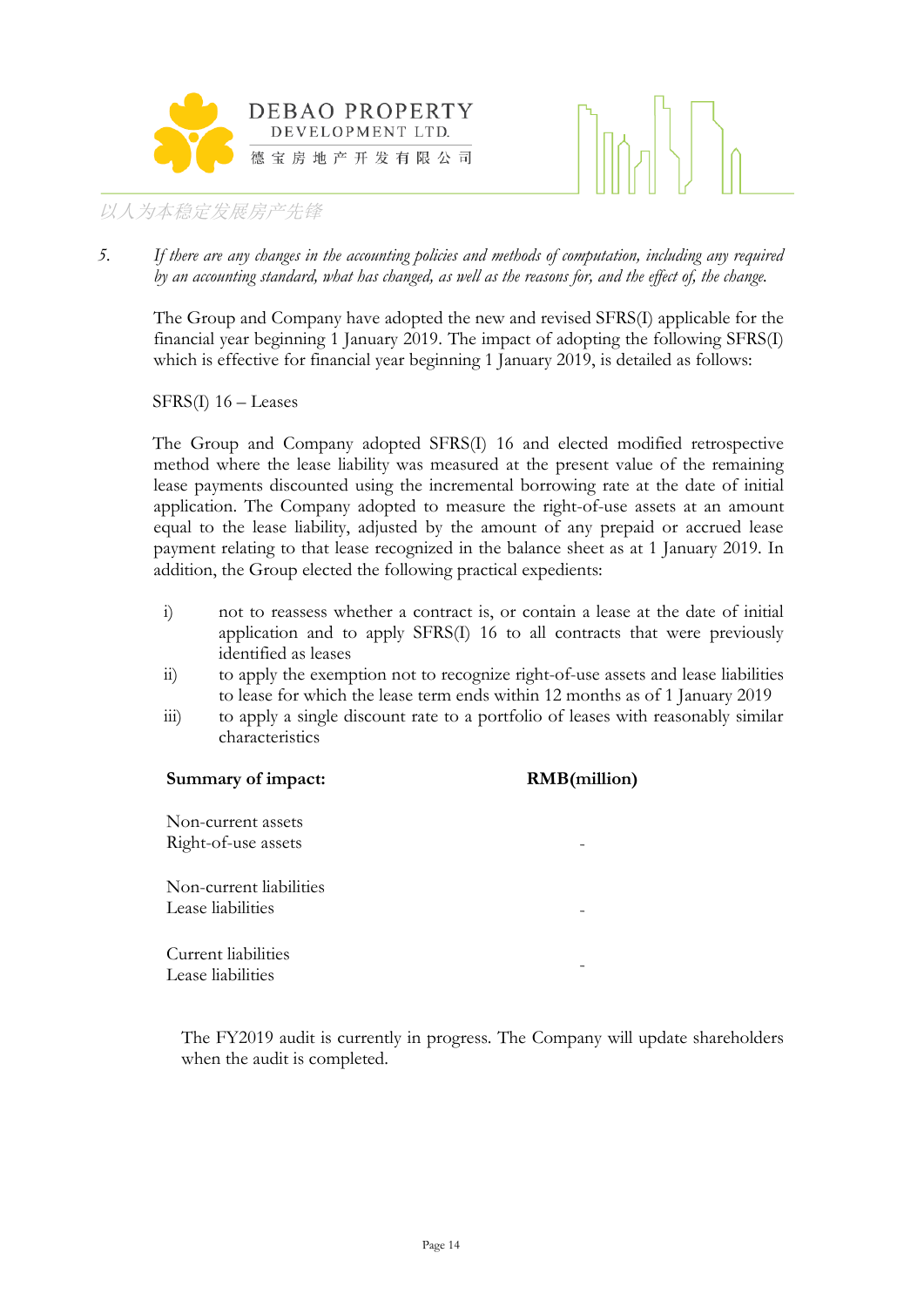



*6. Earnings per ordinary share (EPS) of the group for the current financial period reported on and the corresponding period of the immediately preceding financial year, after deducting any provision for preference dividends.*

| <b>RMB</b> fens         | <b>Group CFS</b> |                      |         |          |  |  |
|-------------------------|------------------|----------------------|---------|----------|--|--|
|                         | <b>2Q2020</b>    | (Restated)<br>6M2019 |         |          |  |  |
| Profit (Loss) Per Share |                  |                      |         |          |  |  |
| Basic $(a)$             | 5.86             | (174.48)             | (62.16) | (206.10) |  |  |

(a) Earnings per share has been computed based on the issued and paid-up ordinary shares capital of 74,999,688 shares. Please refer to item  $1(d)(iii)$ .

*7. Net asset value (for the issue and group) per ordinary share based on issued share capital of the issuer at the end of the (a) current period reported on and (b) immediately preceding financial year.*

| <b>RMB</b>                                                                                       |            | Group      | Company    |            |  |
|--------------------------------------------------------------------------------------------------|------------|------------|------------|------------|--|
|                                                                                                  | 30.06.2020 | 31.12.2019 | 30.06.2020 | 31.12.2019 |  |
| Net asset value per ordinary<br>share based on issued share<br>capital at end of financial year* | 7.23       | 8.13       | 10.91      | 10.96      |  |

# In adopting SFRS(I) with effect from 1 January 2018, the Group is required to apply all of the specific transition requirements in SFRS(I) 1 First-time Adoption of SFRS(1). Under SFRS(I) 1, these financial statements are required to be prepared using accounting policies that comply with SFRS(1) effective as at 31 December 2018 .

\* Net asset value per share has been computed based on the issued and paid-up ordinary shares capital of 74,999,688 shares. Please refer to item  $1(d)$ (iii)

- *8. A review of performance of the group, to the extent necessary for a reasonable understanding of the group's business. It must include a discussion of the following:*
	- *(a) any significant factor that affected the turnover, costs and earnings of the group for the current financial period reported on, including (where applicable) seasonal or cyclical factors; and*
	- *(b) any material factors that affected the cash flow, working capital, assets or liabilities of the group during the current financial period reported on.*

#### **Review based on our unaudited Actual Consolidated Financial Statements**

#### **Income statement**

#### **Revenue**

The Group's revenue increased by RMB 150.9 million, or 283.1%, from RMB 53.3 million in 1H2019 to RMB 204.2 million in 1H2020. This was mainly due to an increase in property sale of BAY ONE for revenue by 139.3 million.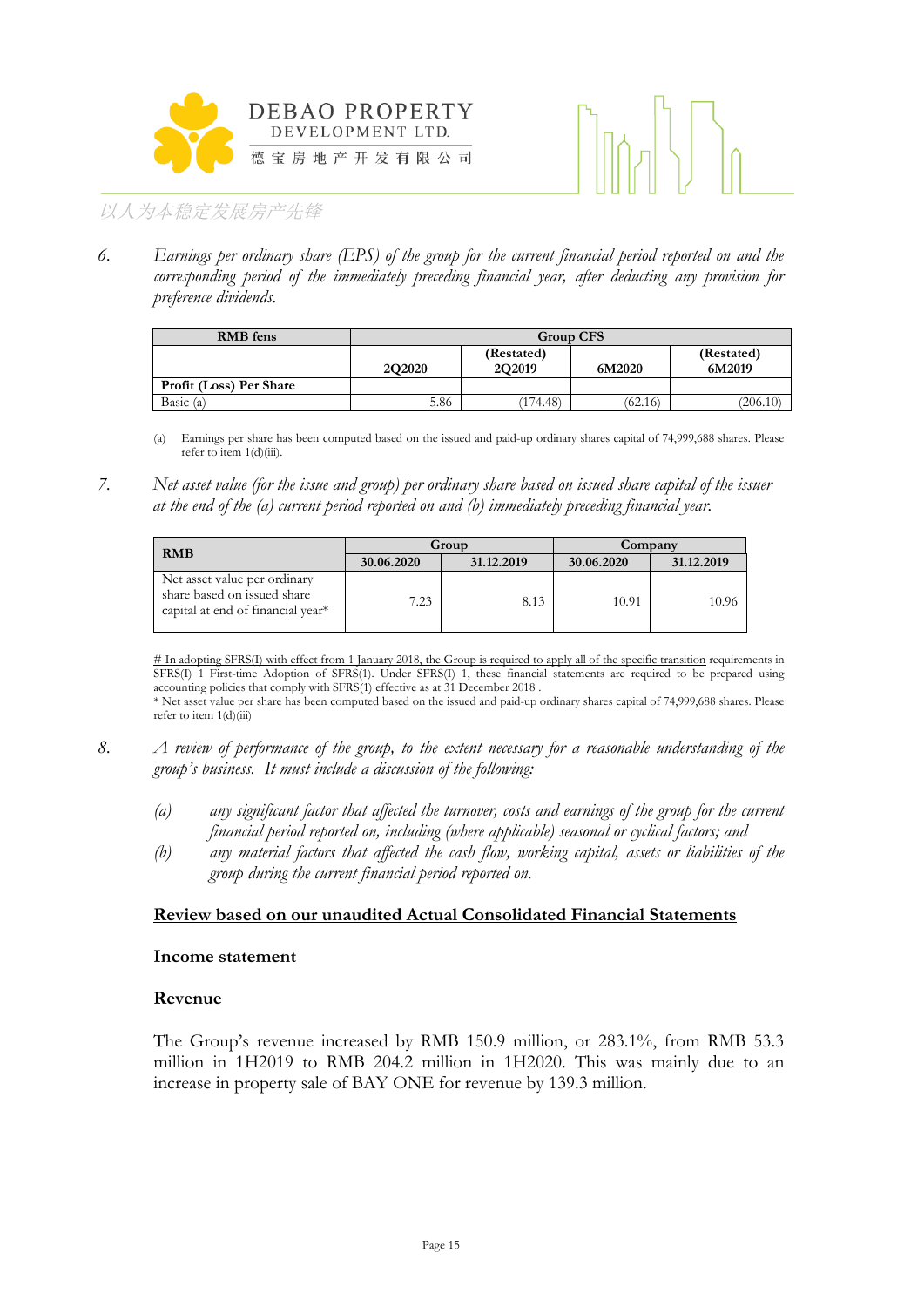



*8. A review of performance of the group, to the extent necessary for a reasonable understanding of the group's business. It must include a discussion of the following (continued):*

#### **Cost of Sales and Gross Profit**

Cost of sales increased by RMB 80.4 million, or 233.0%, from RMB 34.5 million in 1H2019 to RMB 114.9 million in 1H2020. This was mainly due to an increase in properties cost which are in line with the increase in properties sales.

In terms of gross profit margin, our overall gross profit margin increased from 35.3% in 1H2019 to 43.7% in 1H2020, as a result of the sale of properties that have a higher gross profit margin.

#### **Other Income**

Other income mainly includes interest income, foreign exchange gain/loss and miscellaneous expenses offset by the surcharge income from property management services and other miscellaneous income.

Other income increased by RMB 55.6 million from RMB 53.4 million expense in 1H2019 to RMB 2.2 million gain in 1H2020. The increase is mainly due to the one-off disposal loss of Profit Consortium Sdn. Bhd. in 2Q2019 amounting to approximately RMB 59.1 million, partially offset by the gain in disposal of assets held for sales of approximately RMB 1.5 million in 2Q2019 and an increase in surcharge income of approximately RMB 1.4 million.

#### **Selling and Distribution Expenses**

Selling expenses primarily include staff cost, advertising and promotion expenses, sales commissions, sales offices rental expenses and maintenance costs.

The selling and distribution expenses decreased by RMB 0.2 million in 1H2020 as compared to the previous corresponding period. The decrease in selling and distribution expenses in 1H2020 were due mainly to the Group's effort in reducing the advertising and promotion expenses.

#### **Administrative Expenses**

Administrative expenses comprise various expenses such as salaries and staff-related expenses, utilities, depreciation charges for building and office equipment, telecommunication expenses, entertainment expenses, professional fees, travelling expenses and other general office overhead expenses.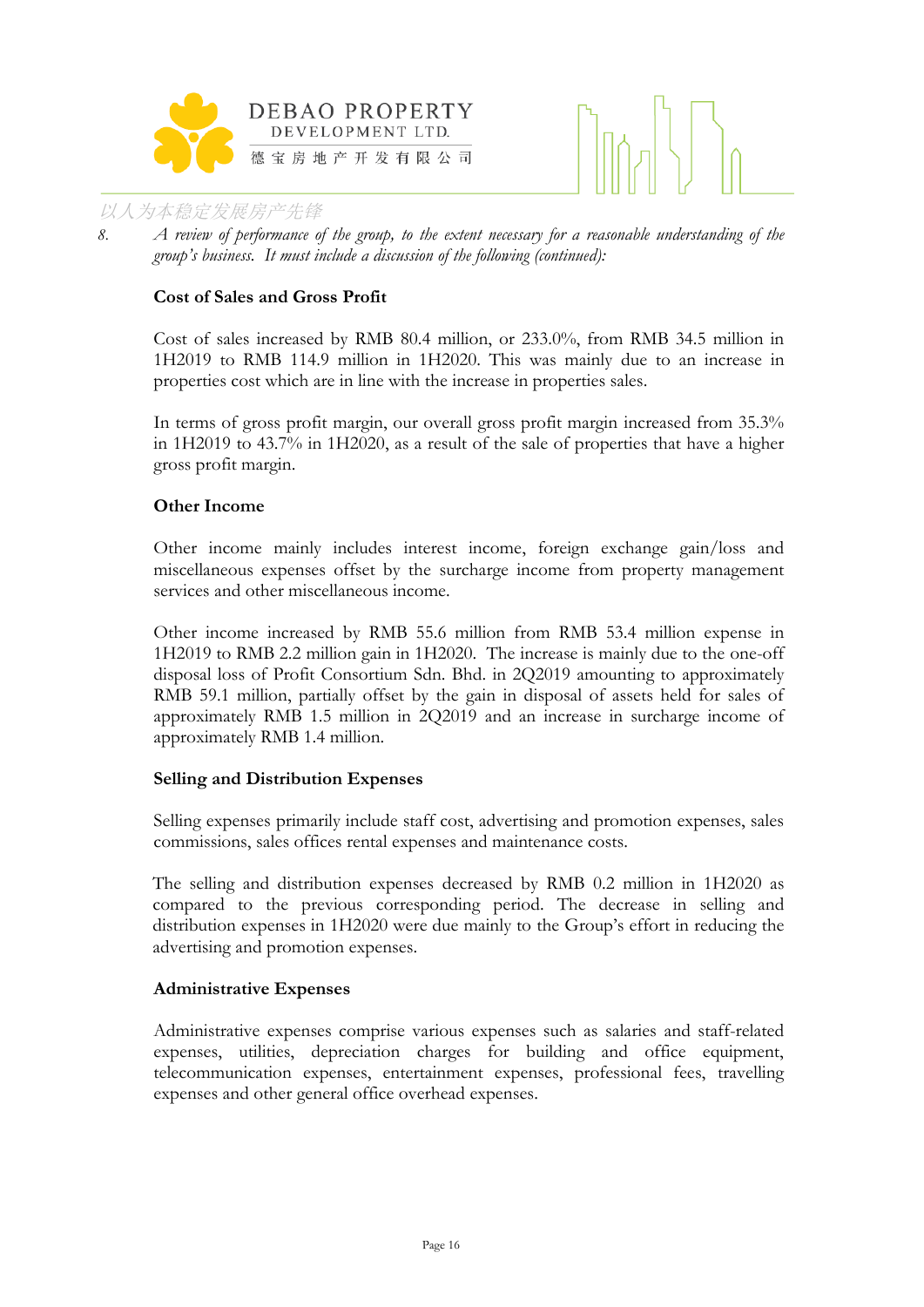



*8. A review of performance of the group, to the extent necessary for a reasonable understanding of the group's business. It must include a discussion of the following (continued):*

Administrative expenses decreased by RM 2.4 million or 8.4% from RMB 28.7 million in 1H2019 to RMB 26.3 million in 1H2020. It was mainly attributable to the Group's efforts to control the salary and bonus expenses, travelling expenses and other general office overhead expenses due to business slowdown and the outbreak of COVID-19.

#### **Finance Costs**

Finance cost, net of capitalised interest, recorded a RMB 110.7 million in 1H2020, while recorded a RMB 91.1 million in 1H2019. It was mainly due to the Group's outstanding loans with higher interest rate in 1H2020.

#### **Depreciation**

Depreciation relates to the depreciation charge on our properties, plant and equipment.

### **Income Tax Expenses**

Income tax includes statutory enterprise income tax and land appreciation tax.

#### **Currency Translation Difference**

The Group has overseas subsidiaries in Hong Kong, Malaysia and Singapore. The translation differences arose from the difference in exchange rates on overseas assets and liabilities. The major components that caused translation difference (1) USD loan amounting to USD 150 million; (2) investment properties and development properties in Malaysian Ringgit; and (3) Other assets and liabilities in overseas currencies.

The currency translation gains in 2Q2020 is mainly due to the depreciation of RMB against MYR and RMB against SGD which led to gains in Malaysia and Singapore assets, together with the appreciation of RMB against USD which resulted in translation gains in our USD loan and liabilities.

#### **Net Loss**

The Group recorded a net loss of RMB 49.8 million in 1H2020, compared to a net loss of RMB 157.1 million in 1H2019.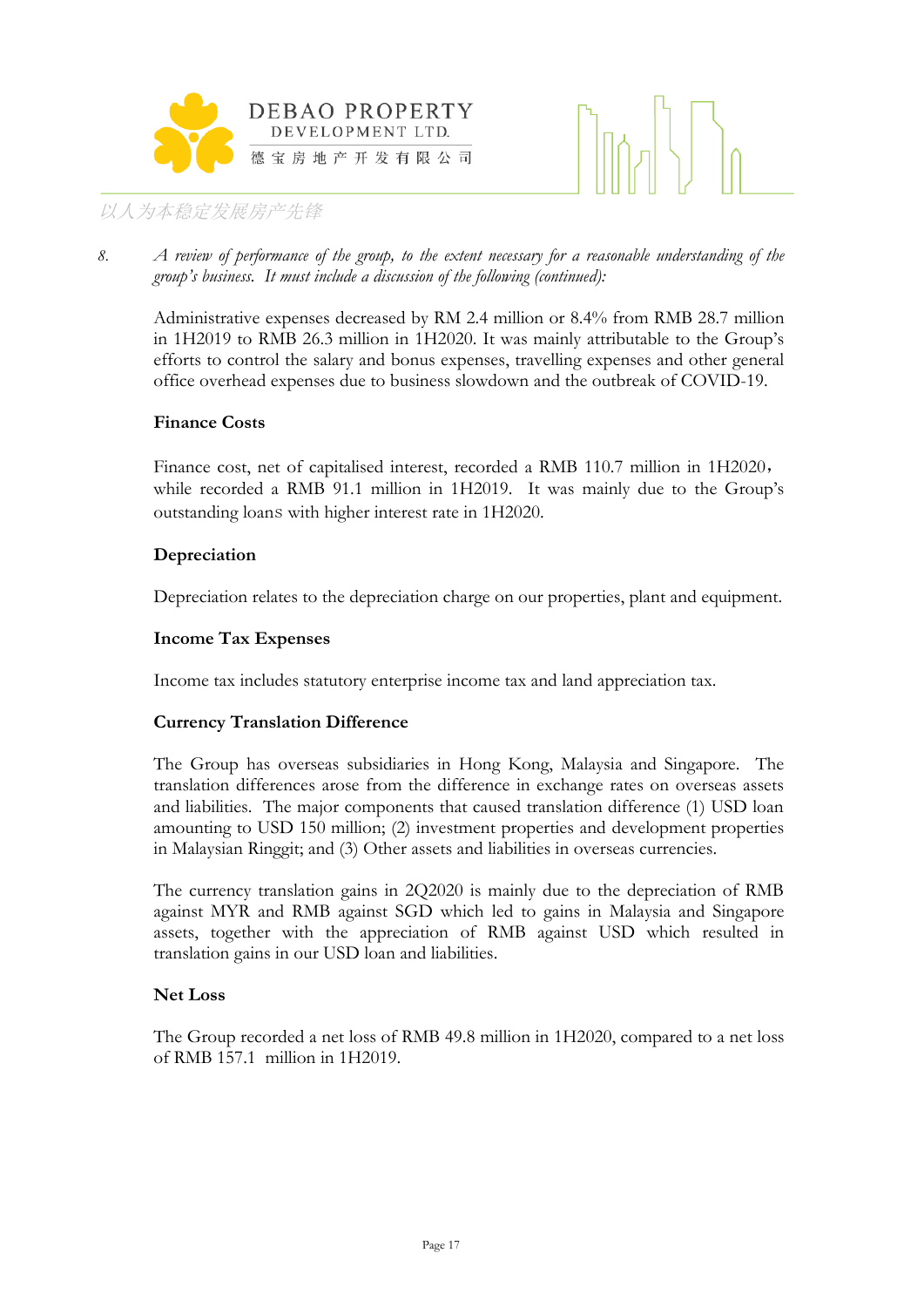



*8. A review of performance of the group, to the extent necessary for a reasonable understanding of the group's business. It must include a discussion of the following (continued):*

#### **Statement of Financial Position as at 30 June 2020**

#### **Current Assets**

Current assets comprise mainly development properties, cash and bank balances, restricted cash and cash equivalents, property held for sales and trade and other receivables. Current assets amounted to approximately RMB 1,877.7 million in 1H2020 compared to approximately RMB 1,891.0 million in FY2019.

The largest components of our current assets were development properties, property held for sales and trade and other receivables, which stood at RMB 1,661.4 million, as compared to RMB 1,663.1 million in FY2019.

Development properties, which include the cost of land, interest capitalized, and related costs, accounted for approximately RMB 944.3 million compared to RMB 1,037.4 million a year ago, the decrease was mainly due to the increased properties sales in BAY ONE, partially offset by the increase in development properties due to the continuing constructions in BAY ONE.

The Group's property held for sales decreased by RMB 1.1 million, from RMB 41.3 million in FY2019 to RMB 40.2 million in 1H2020.

In addition, restricted cash stood at RMB 10.0 million, 50.0% lower than RMB 20.0 million as in FY2019, which is the result of repayment of bank loans and thus released the related restricted cash.

Trade and other receivables stood at approximately RMB 677.0 million, which increased by 92.6 million compared to RMB 584.4 million in FY2019, which is the result of the increase in property sale of BAY ONE.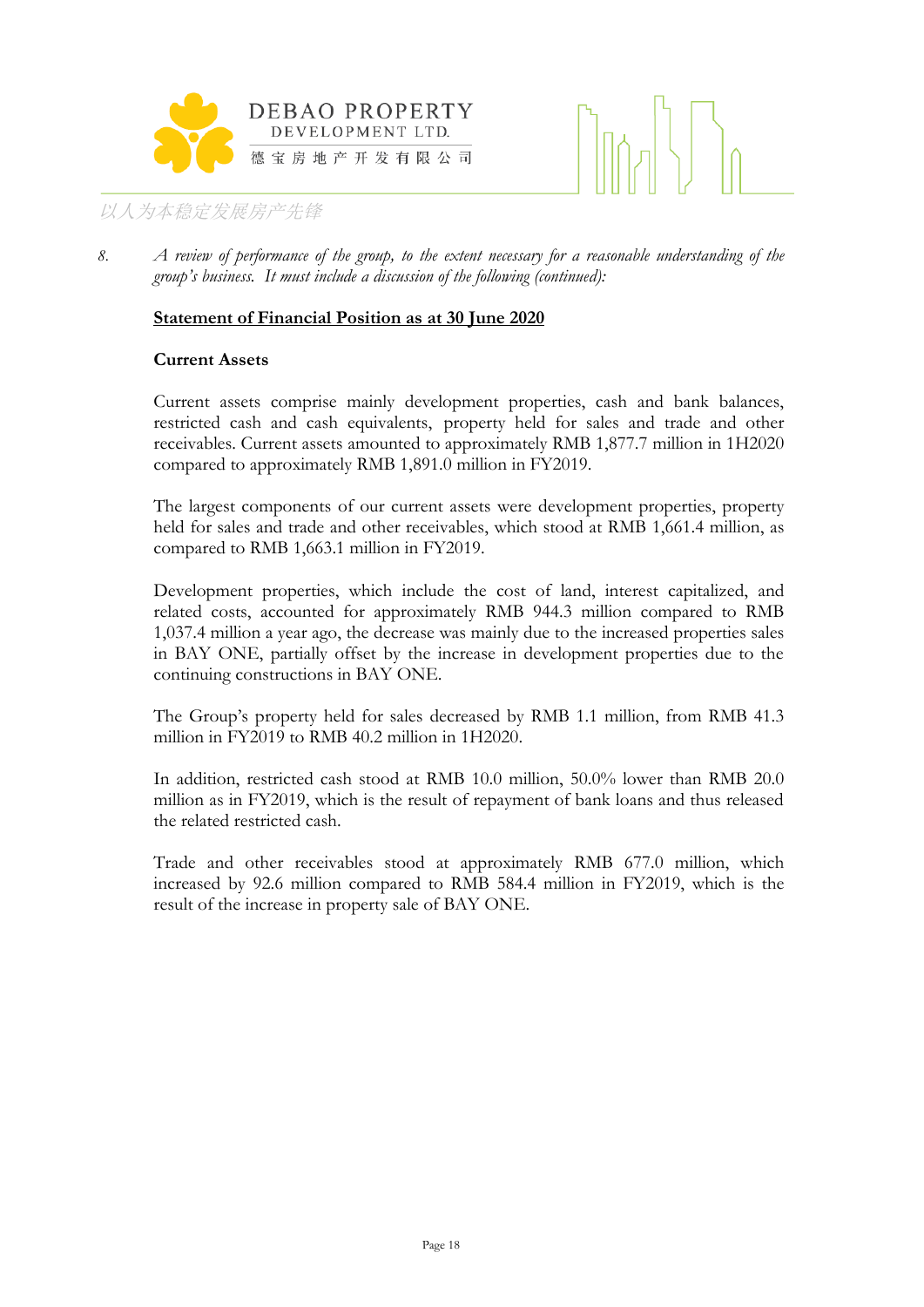



*8. A review of performance of the group, to the extent necessary for a reasonable understanding of the group's business. It must include a discussion of the following (continued):*

#### **Non-current assets**

Non-current assets comprise mainly property, plant and equipment and investment properties. The amount stood at RMB 2,174.8 million compared to 2,179.1 million as at end of 1H2019.

The net book value of investment properties was approximately RMB 2,120.7 million. These are held to generate rental income and/or for capital appreciation. Our investment properties comprise mainly of our Debao Hotel Complex together with the adjacent land and underground carparks, commercial premises located in Debao Garden and Jiangnan Mingju, carparks located in Debao Garden, Tianjin Boulevard buildings and Sihui City Mall.

The Group has engaged a licensed valuer to perform a valuation appraisal of its properties for the audit, and the valuation work is in progress.

#### **Current liabilities**

Trade and other payables, which mainly comprise amounts payable to contractors and suppliers and advance receipts from property development sales, stood at approximately RMB 785.4 million, approximately 3.9% higher than RMB 755.8 million as at 31 December 2019. The increase in trade and other payables was mainly due to construction works in BAY ONE, offset by the settlement of trade and other payables for the period.

#### **Bank and Other Loans**

Please refer to item 1(b)(ii).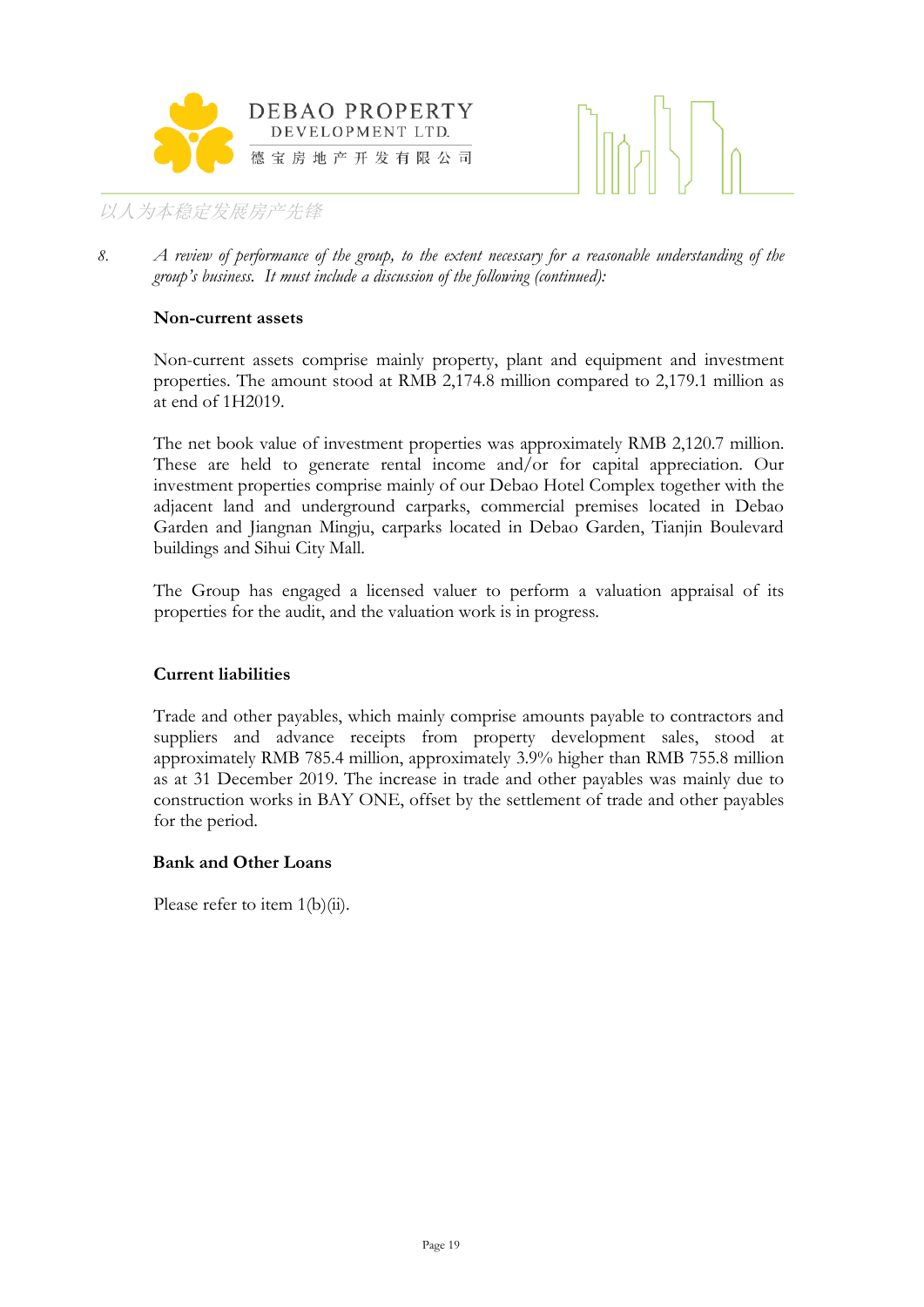



*8. A review of performance of the group, to the extent necessary for a reasonable understanding of the group's business. It must include a discussion of the following (continued):*

### **Shareholders' equity**

Equity is comprised of share capital, translation reserve, non-controlling interest and retained earnings. The non-controlling interest pertains to

- a) 32% shareholding held by the minority interest in a PRC subsidiary, Guangxi Hezhou De Neng Mining Co., Ltd;
- b) 42.2% shareholding held by the minority interest in a PRC subsidiary, Tianjin Hotel Street Co., Ltd;
- c) 60% shareholding held by the minority interest in a PRC subsidiary, Foshan Nanhai Chuang Xin Tian Hotel Management Co., Ltd;
- d) 19% shareholding held by the minority interest in a PRC subsidiary, Sihui Debao Jiangnan Mingju Property Development Co.,Ltd; and
- e) 50% shareholding held by the minority interest in a Malaysia subsidiary, Poly Ritz Green (Malaysia) Sdn. Bhd.

Shareholders' equity amounted to RMB 542.3 million, representing a decrease of RMB 67.4 million from RMB 609.7 million at 31 December 2019, due to the loss incurred in this period.

#### **Cash flow statement**

The Group has a net cash outflow in operating activities of RMB 33.9 million in 1H2020, which comprises operating cash inflows before movements in working capital of RMB 45.9 million, in addition to net working capital generated from operations of RMB 28.8 million and adjusted by net use in finance cost and interest received as well as income tax of approximately RMB 108.6 million. The net working capital outflows were mainly due to net cash outflow by interest paid, offset by decrease in both development properties and trade and other payables during the current reporting period.

The net cash inflow in investing activities is RMB 2.9 million.

The Group recorded a net cash inflow in financing activities of RMB 27.7 million during 1H2020. This was mainly due to an increase in bank loans.

With the above, the Group has recorded a net decrease in cash and cash equivalents of RMB 3.3 million for 1H2020.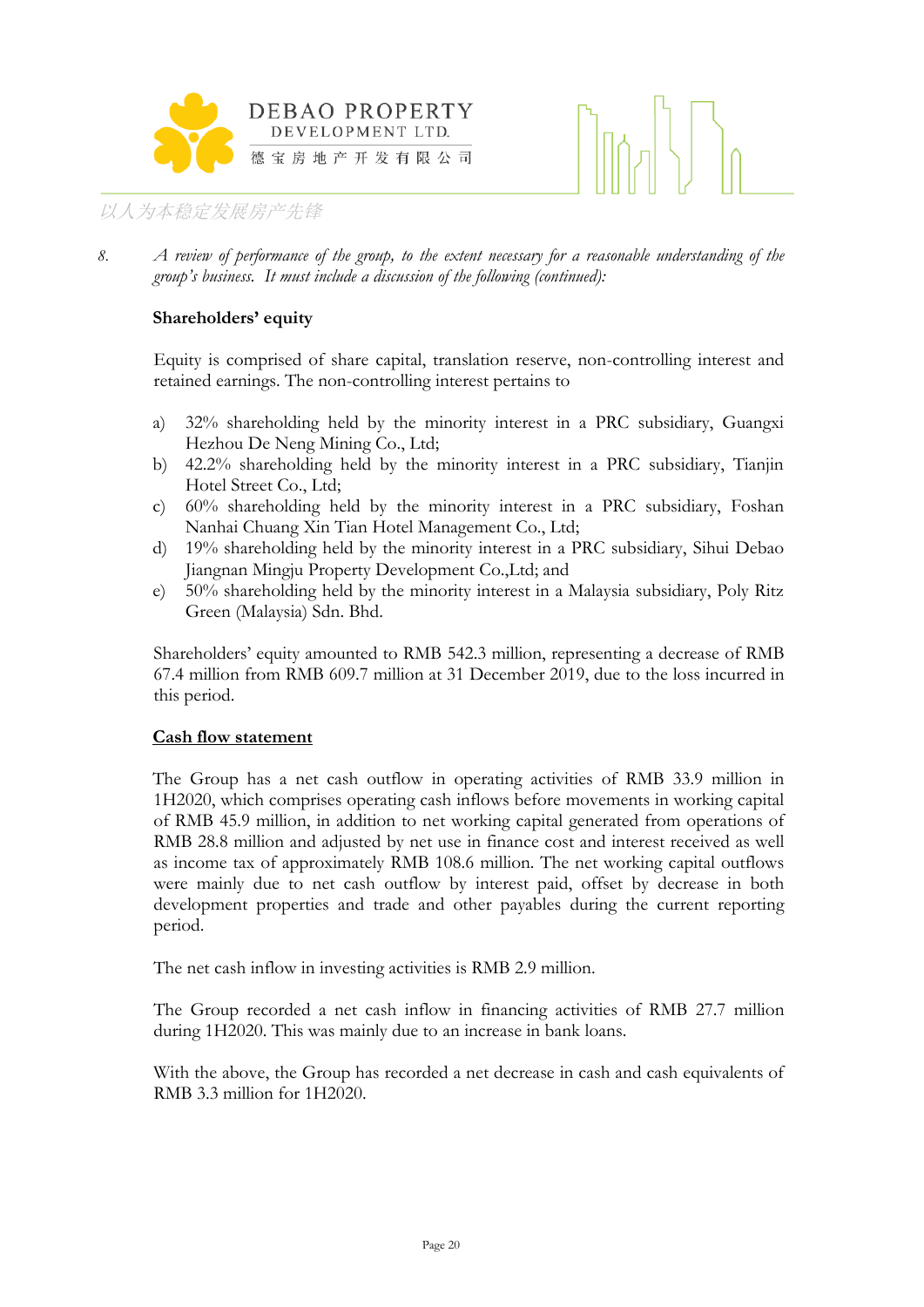



*9. Where a forecast, or a prospect statement, has been previously disclosed to shareholders, any variance between it and the actual results.*

The results are in line with the general prospect statement which was previously disclosed to shareholders in the results announcement for the financial year ended 31 December 2019.

*10 A commentary at the date of the announcement of the significant trends and competitive conditions of the industry in which the group operates and any known factors or events that may affect the group in the next reporting period and the next 12 months.*

### **Market Outlook**

As a result of the Government's policy to curb speculation, the property average selling price has stabilised. Transaction volumes have increased from 1.6 million sqm in 1Q2020 to 3.7 million sqm in 2Q2020, which is an increase of approximately 131.3%.

Although the contributions from the property development business in the PRC are gradually picking up in 2Q2020, we are cautiously monitoring the situation and the effect caused by the second wave of the COVID-19 outbreak. While China's economy has seen an uptick in 2Q2020, the Chinese Government cautioned that the economy remains volatile, caused largely, by the uncertain COVID-19 global situation. The Group will continue to consolidate its development operations to improve productivity, and make prudent investments.

As a result of the COVID-19 outbreak, the Chinese Government has encouraged landlords to provide rent relief to retail tenants, which has affected the Group's retail portfolio and resulted in lower rental income collected from the Group's retail units in the months from January to June 2020. The downward pressure on rent is expected to continue throughout 2020. Additionally, the Group has not received financial assistance from the Chinese Government as the Group is privately-owned. However, we are gradually recovering the outstanding rentals from the lessees. Given the recovering consumer confidence and the gradual resumption of work activity, the outlook for PRC's retail remains positive as the sector continues to innovate to adapt to the challenges brought about by COVID-19.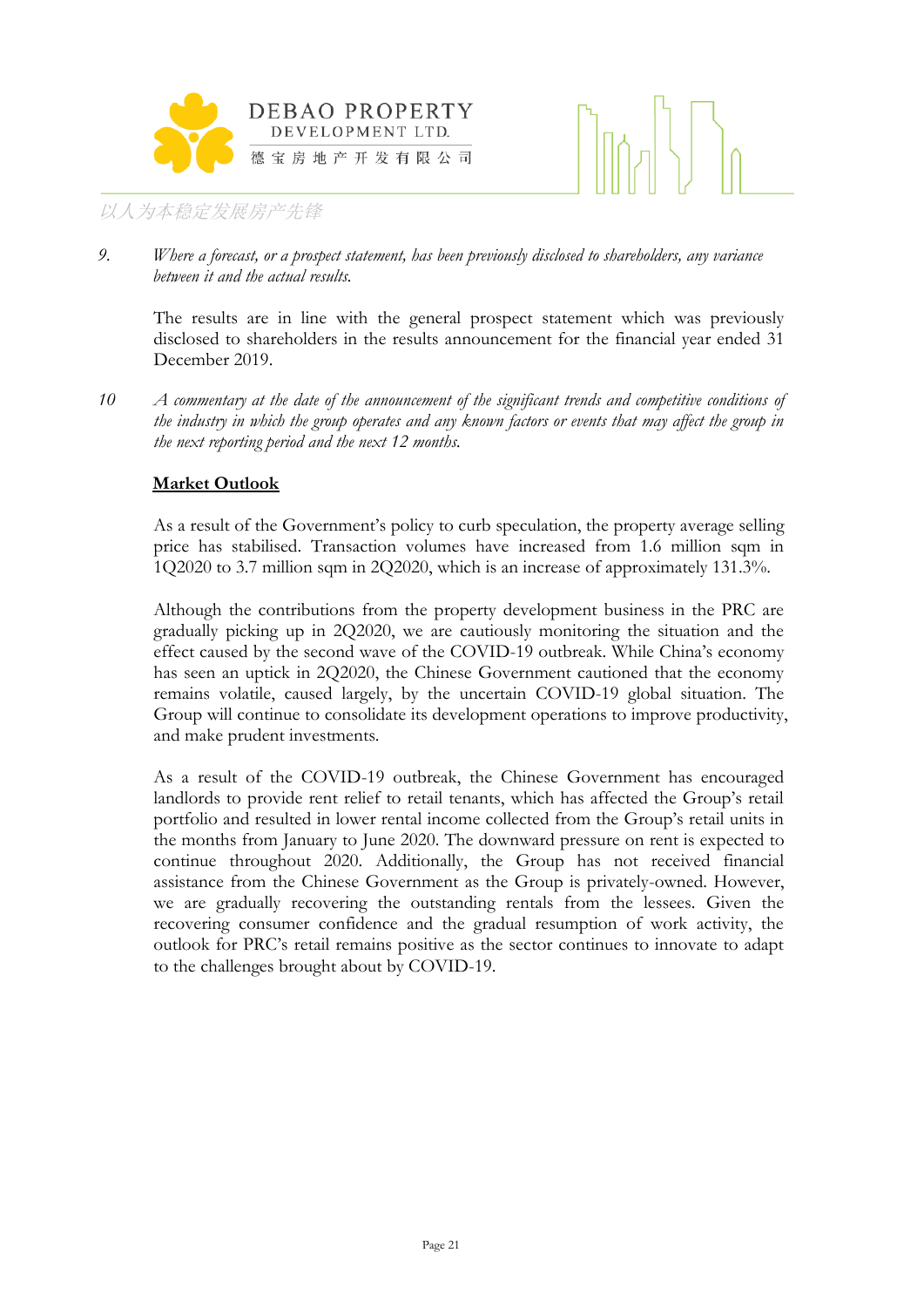



*10 A commentary at the date of the announcement of the significant trends and competitive conditions of the industry in which the group operates and any known factors or events that may affect the group in the next reporting period and the next 12 months (continued).*

As the COVID-19 pandemic shows little signs of abating, the Group conservatively expects to face volatile macro headwinds and foresees its full year results in 2020 to be impacted by the COVID-19 outbreak. The Group will continue to keep a keen eye on the volatile market conditions to ensure appropriate business agility. The Group believes that the Company's growth strategy will continue to be a solid foundation for long-term growth in the PRC.

# **Project Updates**

# **Project in Malaysia**

1. Project Imbi ("The Landmark")

The Landmark is a development project of twin residential towers. The towers are located in the CBD of Kuala Lumpur, opposite Tun Razak Exchange. Each tower consists of 73 floors and there are 1338 high-end service apartments in total. The towers have 2 swimming pools, a library, a mini golf park, a BBQ area, sky park and butler services to its residents. It also has a skyline restaurant to provide high end catering for its residents and the general public.

2. Project Kuchai Lama

It is a development project which consists of 4 apartment towers. In total, it can provide 1128 mid class service apartments and 1948 car park lots. It is located in Kuchai Lama which is approximately 14 km from the center of Kuala Lumpur. The project has yet to commence.

The Group has submitted the shareholder circular for the disposal of the remaining 19% share in the Plaza Rakyat project in Malaysia on 25 February 2020. The Group is currently awaiting clearance from SGX to proceed with the disposal. As disclosed in our SGX announcement dated 24 September 2019, the Group has earmarked proceeds from the disposal to pay the dividends.

#### **Projects in China**

3. Tianjin Boulevard

A development project which consists of a hotel and a shopping mall. Total redevelopment area is approximately 40,000 sq meters. All redevelopment work has been completed. Tianjin Boulevard project is expected to generate rental income till 2032.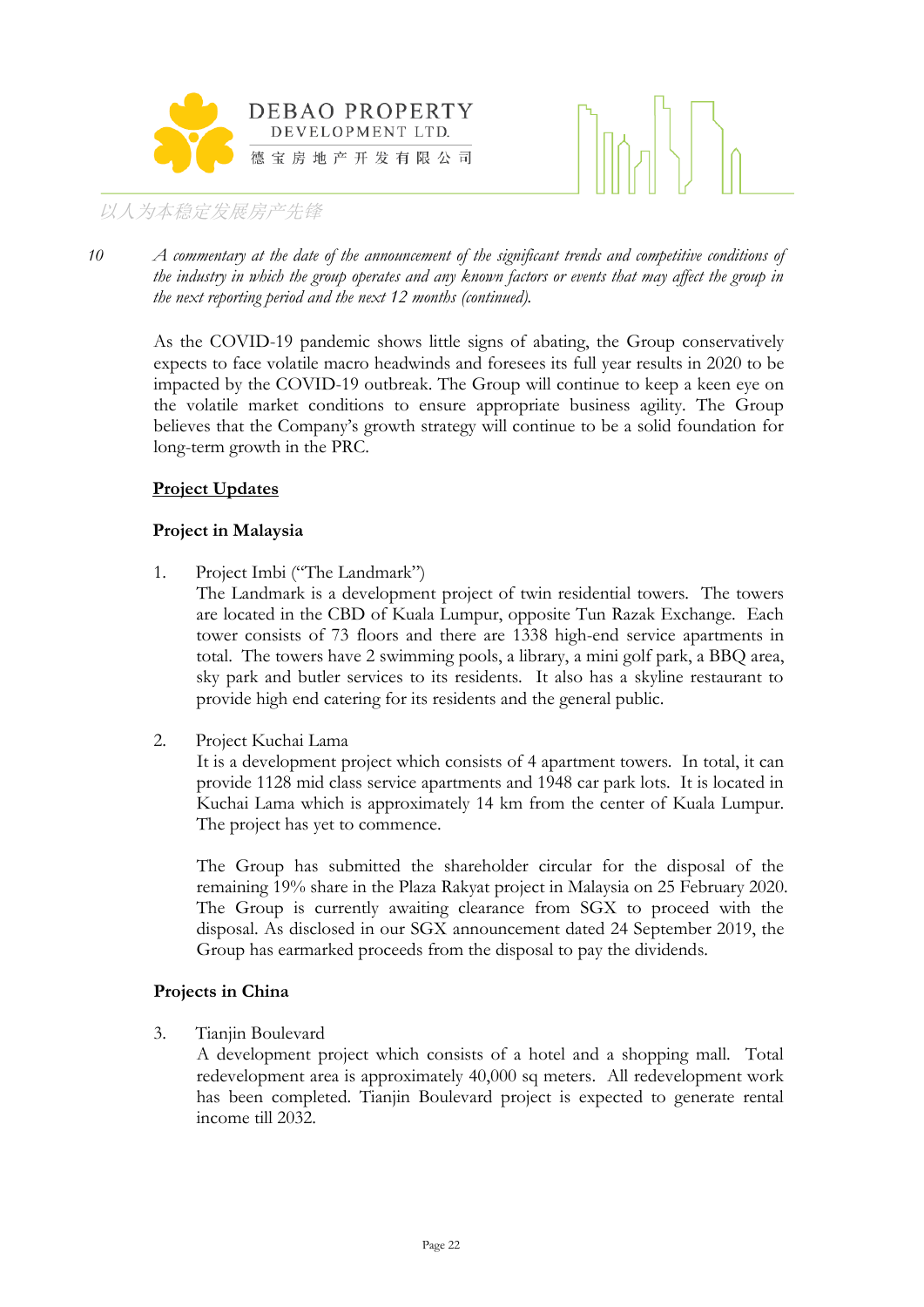



- *10 A commentary at the date of the announcement of the significant trends and competitive conditions of the industry in which the group operates and any known factors or events that may affect the group in the next reporting period and the next 12 months (continued).*
	- 4. Bay One Project

A residential and shopping mall development project comprising 4 tower apartments each of 20 floors and 1 tower of hotel and apartments. The project consists of 1778 apartments with 4 blocks of street style commercial blocks and 739 car parks. The towers are located in a Tier 4 city Sihui.

The accumulated sales/pre-sales (See Note 2 below) status of our projects as at 30 June 2020 are as follows:

| Projects                       | Sales/Pre-sales<br>Value - RMB'000 | Sales/Pre-sales<br>$GFA - Sqm$ | Approximate<br>$ASP/Sq m -$<br><b>RMB</b> | Estimated<br>Percentage of<br>Completion |
|--------------------------------|------------------------------------|--------------------------------|-------------------------------------------|------------------------------------------|
| The Landmark-Malaysia          | 69,455                             | 2,255                          | 30,800                                    | 10%                                      |
| Jin Long Garden-South Zone     | 852,159                            | 87,231                         | 9,769                                     | 100%                                     |
| Jiangnan Mingju Phases 5 and 6 | 1,003,515                          | 146,595                        | 6,845                                     | 100%                                     |
| Sihui City Mall                | 377,480                            | 58,229                         | 6,483                                     | 100%                                     |
| Sihui Bay One                  | 164,617                            | 19.418                         | 8.478                                     | 46%                                      |
| Total                          | 2,467,226                          | 313,728                        | 7,864                                     | NA                                       |

The accumulated sales/pre-sales (See Note 2 below) status of our projects for 1H2020 are as follows:

| Projects                       | Sales/Pre-sales<br>Value - RMB'000 | Sales/Pre-sales<br>$GFA - Sqm$ | Approximate<br>$ASP/Sq m -$<br><b>RMB</b> | Estimated<br>Percentage of<br>Completion |
|--------------------------------|------------------------------------|--------------------------------|-------------------------------------------|------------------------------------------|
| The Landmark-Malaysia          |                                    |                                |                                           | 10%                                      |
| Jin Long Garden – South Zone   | 6.047                              | 604                            | 10,012                                    | 100%                                     |
| Jiangnan Mingju Phases 5 and 6 | 8,900                              | 520                            | 17.100                                    | 100%                                     |
| Sihui City Mall                |                                    | $\overline{\phantom{0}}$       |                                           | 100%                                     |
| Sihui Bay One                  | 139,616                            | 16,612                         | 8,405                                     | 46%                                      |
| Total                          | 154,563                            | 17,736                         | 8,715                                     | NA                                       |

The sales/pre-sales (See Note 2 below) of our projects for 2Q2020 are as follows:

| Projects                       | Sales/Pre-sales<br>Value - RMB'000 | Sales/Pre-sales<br>$GFA - Sqm$ | Approximate<br>$ASP/Sq$ m –<br><b>RMB</b> | Estimated<br>Percentage of<br>Completion |
|--------------------------------|------------------------------------|--------------------------------|-------------------------------------------|------------------------------------------|
| The Landmark-Malaysia          |                                    |                                |                                           | 10%                                      |
| Jin Long Garden - South Zone   | 3,496                              | 358                            | 9,765                                     | 100%                                     |
| Jiangnan Mingju Phases 5 and 6 | 8,900                              | 520                            | 17,100                                    | 100%                                     |
| Sihui City Mall                |                                    | -                              |                                           | 100%                                     |
| Sihui Bay One                  | 123,853                            | 14,725                         | 8,411                                     | 46%                                      |
| Total                          | 136,249                            | 15,603                         | 8,732                                     | <b>NA</b>                                |

Sales for Jiangnan Mingju Phases 5 and 6 in 1H2020 have been recognised as revenue in the current reporting periods. The sales for Jin Long Garden – South Zone (Phase 2) (a 55% joint-ventured project) have also been recognised in 1H2020 when handed over.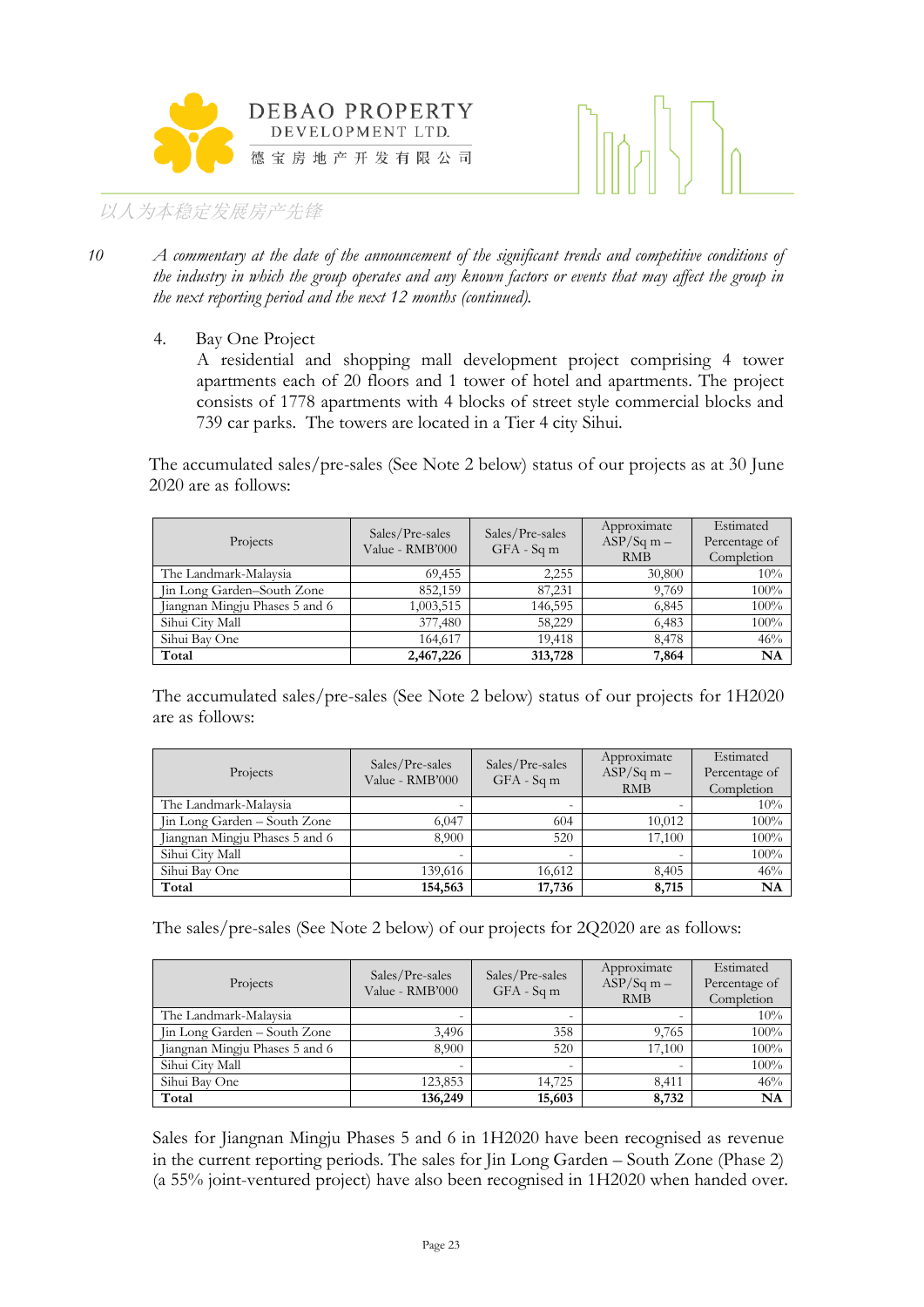



*10 A commentary at the date of the announcement of the significant trends and competitive conditions of the industry in which the group operates and any known factors or events that may affect the group in the next reporting period and the next 12 months (continued).*

Notes

(1) Source from Bureau of Housing and Urban-Rural Development of Foshan (http://www.fsjw.gov.cn/zwgk/zdxxgk/fdcsc/sjtj/). (2) Sales/pre-sales with certainty on receipt of purchase consideration, including those not ready for handover or key collections. (3) The Landmark Malaysia was previously known as Imbi project.

#### *11. Dividend*

*(a) Current Financial Period Reported on*

No dividend is proposed as the Company is loss-making for the year.

*(b) Corresponding Period of the Immediately Preceding Financial Year*

None.

*(c) Date payable*

Not applicable.

*(d) Books closure date*

Not applicable.

*12. If no dividend has been declared/recommended, a statement to that effect.*

The Group recorded a net loss for 1H2020.